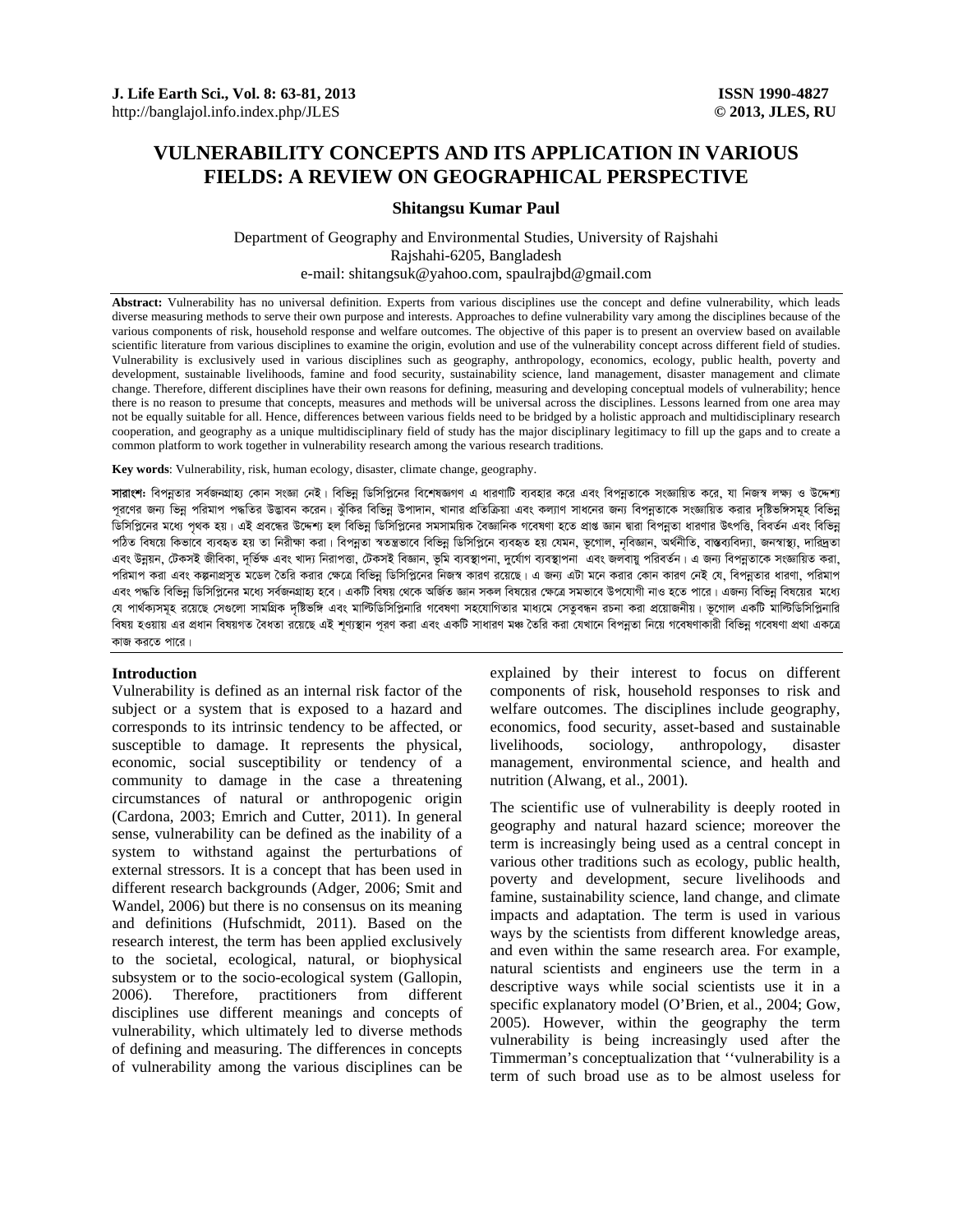careful description at the present, except as a rhetorical indicator of areas of greatest concern'' (Timmermann, 1981). On the other hand, Liverman (1990) mentioned that vulnerability ''has been related or equated to concepts such as resilience, marginality, susceptibility, adaptability, fragility, and risk''. Currently, vulnerability is used in the field of global change, environment and development studies. Within the last few years, especially urban vulnerability and the vulnerability of mega-cities became a focal point of discussion among urban geographers (Anderson, 1992; Jones and Kandel, 1992; Mitchell, 1998). However, according to Cutter (1996) vulnerability has no common conceptualization and its meaning is still unclear. Vulnerability can be personal or individual level both in spatial and non-spatial realms. Social vulnerability includes susceptibility of social groups or society to potential losses from extreme events and the ability to absorb and withstand impacts (Emrich and Cutter, 2011). Besides, in technical sense, vulnerability can also exist for a house, an electricity grid, or transport infrastructure. Finally, there is a potential for loss derived from the interaction of society with biophysical conditions which in turn affect the resilience of the environment to respond to the hazard or disaster as well as influencing the adaptation of society to such changing conditions. Therefore, many of the discrepancies in the meanings of vulnerability arise from different epistemological orientations and subsequent methodological practices. Also, there is considerable variation in the choice of hazards themselves (e.g. natural, chemical, technological, biological, man-made, instrumental), the scale (global versus local), and in the regions chosen for examination (developed versus developing). Nevertheless, one can find three distinct themes in vulnerability studies: these are vulnerability as risk/hazard exposure; vulnerability as social response; and vulnerability of places (Cutter, 1996). According to Cutter (1996) vulnerability as hazard of place concept combines elements of potential exposure or risk and societal coping response, but it is inherently more geographically centred. In this perspective, vulnerability is conceived as both a biophysical risk as well as a social response, but within a specific area or geographic domain.

### **A succinct Review of Vulnerability: Conceptual Considerations**

A growing body of literature is available on vulnerability of bio-physical and socio-ecological realms (for comprehensive review see Timmermann, 1981; Liverman, 1990; Cutter, 1996; Hewitt, 1997; Kasperson and Kasperson, 2001; UNEP, 2002; Ford, 2002; Turner, et al., 2003a; Cardona 2003; Prowse 2003 and Kasperson, et al., 2005). Most commonly, vulnerability studies use few overlapping concepts such as vulnerability, risk, exposure, sensitivity, resilience, adaptive capacity, coping and so on (IPCC, 2001; Adger, et al., 2001; Burton, et al., 2002). These terms are in most cases not clear, indistinct and same concept is used by various scholars in different contexts (Brook, 2003). For example, hazard researchers give emphasize on the concept of risk, while social science and climate scientists prefer to apply the term vulnerability (Downing, et al., 2001; Allen, 2003). Moreover, even both social and climate scientists use the term vulnerability but often mean different things. Social scientists consider people's inability to cope together with various socio-economic factors to describe vulnerability. In contrast, climate scientists consider weather and climate related extremes as perturbation, and probability of the occurrence of such extreme events to describe vulnerability (Nicholls, et al., 1999).

In addition, vulnerability concept is social science appeared as a vital theme after Sen's research on famine and entitlement failure (Sen, 1981) followed by Chambers in development research (Chambers, 1989). Considering these pioneered work Bohle and Watts (1993ab) afterwards applied the term from development point of view. Furthermore, looking at of climatic extremes and conceptualization of vulnerability in climate change discourse were presented by Adger (1999, 2000, 2006), Adger and Kelly (1999), Bohle, et al., (1994), Downing, et al., (2001), Handmer, et al., (1999), Moss, et al., (2001), Brooks (2003), Downing and Patwardhan (2005), Kasperson, et al., (2006, 2003), Leichenko and O'Brien (2002), and O'Brien, et al., (2004). Besides, application of vulnerability tools, techniques and methods in social change, urbanization, climate change, resource management and environment are presented by various scientists such as Eakin and Luers (2006), Bankoff, et al., (2004), Pelling (2003), Fu¨ssel and Klein (2006), Cutter (2003), Ionescu, et al., (2005) and Kasperson, et al., (2005). Based on the review of existing literature it reveals that common to different approaches, social vulnerability is seen as a dual process concerning exposure to risk, shocks and lack of coping capacities (USP, 2013)**.** Moreover**,**  hazard place based model in social vulnerability approach is considered as a unique concept, which focuses clearly on vulnerability of a location and represents the general circumstances and factors resulting to the vulnerability of a specific geographical area (Kumpulainen, 2006). Additionally, Berkes and Folke (1998) opined that 'there is no single universally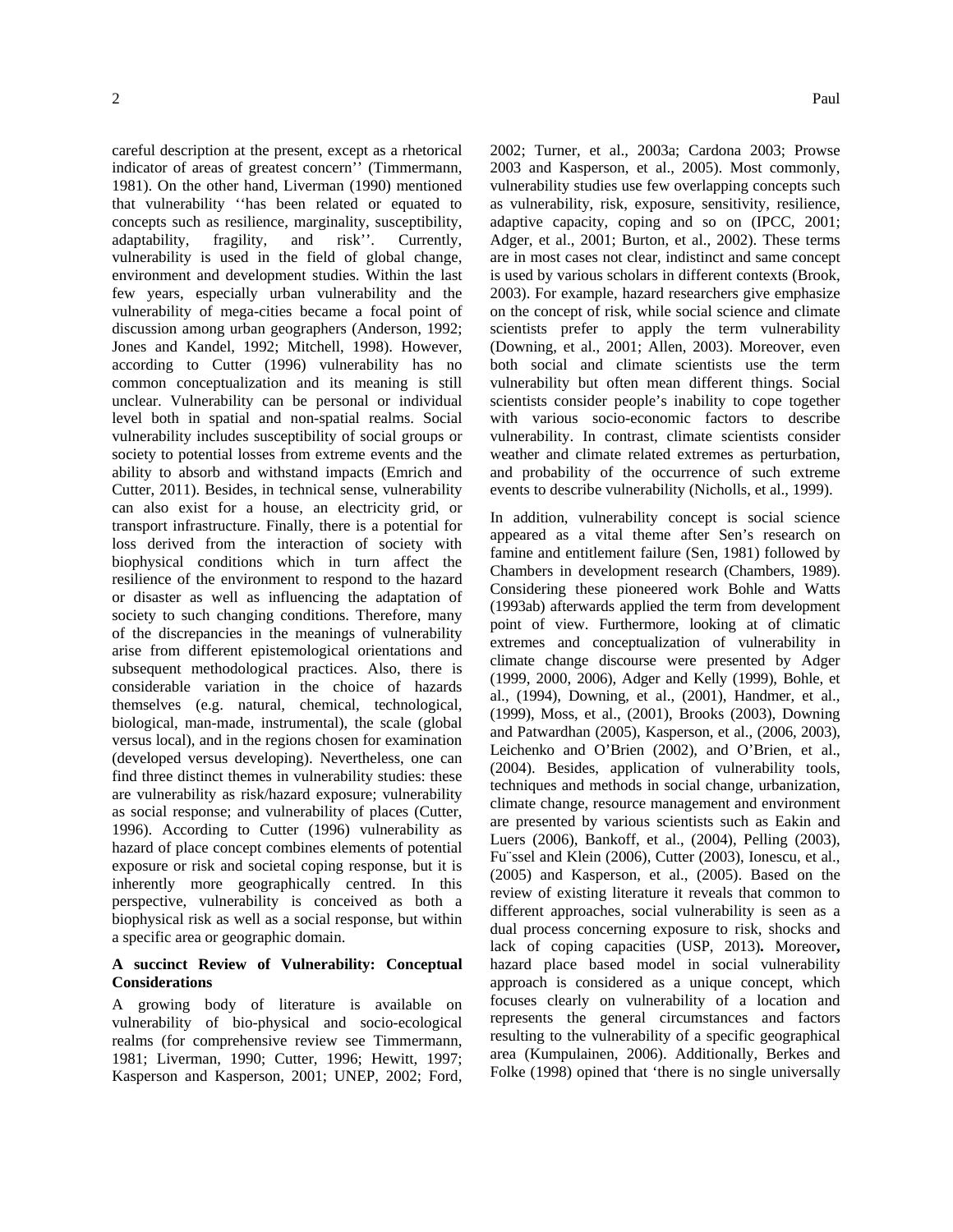accepted way of formulating the linkages between human and natural systems'. On the contrary, other studies considered that vulnerability is locationally driven phenomenon. In simple term, vulnerability is primarily a function of proximity to the source of risk/hazard. Therefore, Weichselgartner and Bertens (2000) have proposed the concept of the combination of the elements of hazard event and human response behaviour and thus both geographic and social space are seized. In this regard, vulnerability is considered as a combined effect of bio-physical hazard and human response with a specific geographic location (Weichselgartner, 2001). Moreover, in recent times, geographic information system and related technologies is prompting us to reconsider our understanding of vulnerability both in theoretical and practical/applied ways (Weichselgartner, 2001). Besides, maps become a more and more common tool to present vulnerability due to the increasing use by geographer, urban and regional planner, environment management, geologist, hydrologists and other experts (Preston et al., 2011). Weichselgartner (2001) for example measured hazard, exposure, preparedness, prevention and response in qualitative manner. Each factor is assessed by means of mapable indicators which obviously vary according to the scale of analysis. The overlay of each themes results in the vulnerability of specific hazard. Multi-hazard approach is also possible, however it is preferable to prepare vulnerability map of specific hazard and

Table 1 Selected Definitions of Vulnerability

subsequently different vulnerability maps can be overlaid and interpreted (Preston et al., 2011).

## **Objective of the Study**

The objectives of this paper are to gather information from various disciplines concerning the use of the term vulnerability, and outline the origin and evolution of the term across various fields, and finally present the application from geographical perspective to create a common platform for vulnerability research. In this paper an attempt has also been made to bring greater conceptual clarity to studies on vulnerability beginning with the concepts of entitlement, risk and hazard among geographers followed by application of the concepts and approaches of vulnerability among various fields and finally locate the geography as a discipline in study of vulnerability research tradition.

### **Vulnerability: Selected Definitions**

The concept of vulnerability is deeply rooted in the field of natural hazards and poverty (Editorial, 2006). It is true that vulnerability has no universal definition, but undoubtedly it is a powerful analytical tool in describing the existing condition of susceptibility to harm, powerlessness, and marginality of both physical and socio-ecological systems. At the same time, for guiding normative analysis of measures to enhance well-being through reduction of risk (Adger, 2006). However, for clear understanding few selected definitions of vulnerability is presented in the table 1.

| Author(s)                    | <b>Definitions</b>                                                                                                                                                                                                                                                                                                                  |  |  |
|------------------------------|-------------------------------------------------------------------------------------------------------------------------------------------------------------------------------------------------------------------------------------------------------------------------------------------------------------------------------------|--|--|
| Gabor and Griffith (1980)    | Vulnerability is the threats (of hazardous materials) to which people are exposed (including chemical agents<br>and the ecological situation of the communities and their level of emergency preparedness). Vulnerability is the<br>risk context.                                                                                   |  |  |
| Timmerman (1981)             | Vulnerability is the degree to which a system acts adversely to the occurrence of a hazardous event. The degree<br>and quality of the adverse reaction are conditioned by a system's resilience (a measure of the system's capacity<br>to absorb and recover from the event).                                                       |  |  |
| <b>UNDRO (1982)</b>          | Vulnerability is the degree of loss to a given element or set of elements at risk resulting from the occurrence of a<br>natural phenomenon of a given magnitude.                                                                                                                                                                    |  |  |
| Susman et al.,. (1984)       | Vulnerability is the degree to which different classes of society are differentially at risk.                                                                                                                                                                                                                                       |  |  |
| Kates (1985)                 | Vulnerability is the 'capacity to suffer harm and react adversely'.                                                                                                                                                                                                                                                                 |  |  |
| Pijawka and Radwan<br>(1985) | Vulnerability is the threat or interaction between risk and preparedness. It is the degree to which hazardous<br>materials threaten a particular population (risk) and the capacity of the community to reduce the risk or adverse<br>consequences of hazardous materials releases.                                                 |  |  |
| <b>Bogard</b> (1988)         | Vulnerability is operationally defined as the inability to take effective measures to insure against losses. When<br>applied to individuals, vulnerability is a consequence of the impossibility or improbability of effective mitigation<br>and is a function of our ability to select the hazards.                                |  |  |
| Mitchell (1998)              | Vulnerability is the potential for loss.                                                                                                                                                                                                                                                                                            |  |  |
| Liverman (1990)              | Distinguishes between vulnerability as a biophysical condition and vulnerability as defined by political, social and<br>economic conditions of society. She argued for vulnerability in geographical space (where vulnerable people and<br>places are located) and vulnerability in social space (who in that place is vulnerable). |  |  |
| Downing (1991)               | Vulnerability has three connotations: it refers to a consequence (e.g. famine) rather than a cause (e.g. are<br>vulnerable to hunger); and it is a relative term that differentiates among socioeconomic groups or regions, rather<br>than an absolute measure of deprivation.                                                      |  |  |
| Dow (1992)                   | Vulnerability is the differential capacity of groups and individuals to deal with hazards, based on their positions<br>within physical and social worlds.                                                                                                                                                                           |  |  |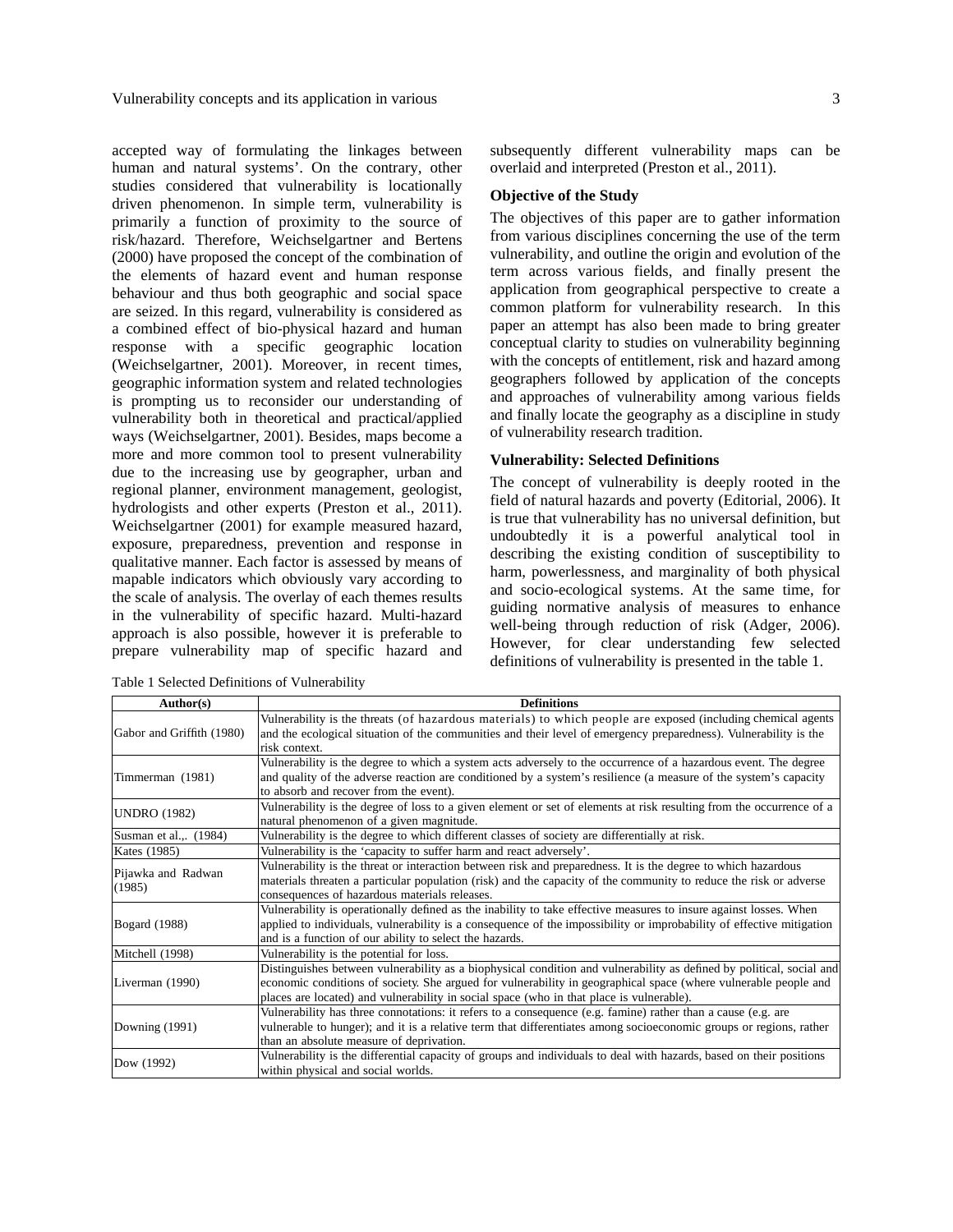| Smith (1992)                          | Risk from a specific hazard varies through time and according to changes in either (or both) physical exposure or<br>human vulnerability (the breadth of social and economic tolerance available at the same site).                                                                                                                                                                                    |  |  |
|---------------------------------------|--------------------------------------------------------------------------------------------------------------------------------------------------------------------------------------------------------------------------------------------------------------------------------------------------------------------------------------------------------------------------------------------------------|--|--|
| Alexander (1993)                      | Human vulnerability is a function of the costs and benefits of inhabited areas at risk from natural disasters.                                                                                                                                                                                                                                                                                         |  |  |
| Cutter (1993)                         | Vulnerability is the likelihood that an individual or group will be exposed to and adversely affected by a hazard.<br>It is the interaction of the hazards of place (risk and mitigation) with the social profile of communities.                                                                                                                                                                      |  |  |
| Watts and Bohle (1993)                | Vulnerability is defined in terms of exposure, capacity and potentiality. Accordingly, the prescriptive and<br>normative response to vulnerability is to reduce exposure, enhance coping capacity, strengthen recovery potential<br>and bolster damage control (i.e. minimize destructive consequences) via private and public means.                                                                  |  |  |
| Blaikie et al.,. (1994)               | By vulnerability we mean the characteristics of a person or group in terms of their capacity to anticipate, cope<br>with, resist, and recover from the impact of a natural hazard. It involves a combination of factors that determine<br>the degree to which someone's life and livelihood is put at risk by a discrete and identifiable event in nature or in<br>society.                            |  |  |
| Bohle et al., (1994)                  | Vulnerability is best defined as an aggregate measure of human welfare that integrates environmental, social,<br>economic and political exposure to a range of potential harmful perturbations. Vulnerability is a multilayered and<br>multidimensional social space defined by the determinate, political, economic and institutional capabilities of<br>people in specific places at specific times. |  |  |
| Dow and Downing (1995)                | Vulnerability is the differential susceptibility of circumstances contributing to vulnerability. Biophysical,<br>demographic, economic, social and technological factors such as population ages, economic dependency, racism<br>and age of infrastructure are some factors which have been examined in association with natural hazards.                                                              |  |  |
| Gilard and Givone. (1997)             | Vulnerability represents the sensitivity of land use to the hazard phenomenon                                                                                                                                                                                                                                                                                                                          |  |  |
| Comfort, et al., (1999)               | Vulnerability are those circumstances that place people at risk while reducing their means of response or denying<br>them available protection                                                                                                                                                                                                                                                         |  |  |
| Weichselgartner<br>and Bertens (2000) | By vulnerability we mean the condition of a given area with respect to hazard, exposure, preparedness, prevention,<br>and response characteristics to cope with specific natural hazards. It is a measure of capability of this set of<br>elements to withstand events of a certain physical character                                                                                                 |  |  |
| Adger (2006)                          | Vulnerability is the state of susceptibility to harm from exposure to stresses associated with environmental and<br>social change and from the absence of capacity to adapt.                                                                                                                                                                                                                           |  |  |
| Ciurean, et al.,. (2013)              | Vulnerability refers to the inability to withstand the effects of a hostile environment.                                                                                                                                                                                                                                                                                                               |  |  |
| Wolf, et al.,. (2013)                 | Vulnerability, in ordinary language, is a measure of possible future harm.                                                                                                                                                                                                                                                                                                                             |  |  |

Source: Adopted from Cutter (1996), Weichselgartner (2001), Hogan and Marandola (2005), Adger (2006), Wolf, et al., (2013).

Nevertheless, from the above definitions, it clearly reveals that vulnerability of any system at any scale is reflective or a function of the *exposure* and *sensitivity* of that system to hazardous conditions and the *ability* or *capacity* or *resilience* of the system to cope, adapt or recover from the effects of those conditions (Gallopin, 2006). However, the concepts of adaptation, adaptive capacity, vulnerability, resilience, exposure and sensitivity are interrelated as well as have wide application to global change science (Smit and Wandel, 2006). The central concept related to vulnerability is exposure, meaning in general the degree, duration, and/or extent in which the system is in contact with, or subject to the perturbation (Kasperson, et al., 2005; Adger, 2006). On the contrary, sensitivity it is 'the extent to which a human or natural system can absorb shocks without suffering long-term harm or other significant state of change (Adger, 2006). Gallopin (2003) opined that 'sensitivity is the degree to which the system is modified or affected by an internal or external disturbance or set of disturbances.' Adger (2000) defines social resilience as the ability of groups or communities to cope with external stresses and disturbances as a result of social, political, and environmental change. According to Bohle et al., (1994) the space of vulnerability (i.e. risk, exposure,

coping capacity and recovery potential) is demarcated by three idiosyncratic processes (figure 1) for example three sides of analytical triangle is human ecology, expanded entitlements, and political economy. The intersection of these axes creates three parallel analytical concepts which are central to the analysis of vulnerability to global climate change such as endowments, class relations and empowerment and political ecology (Figure 1).



Fig. 1 The Casual Structure of Vulnerability (Adopted from Bohle et al., 1994)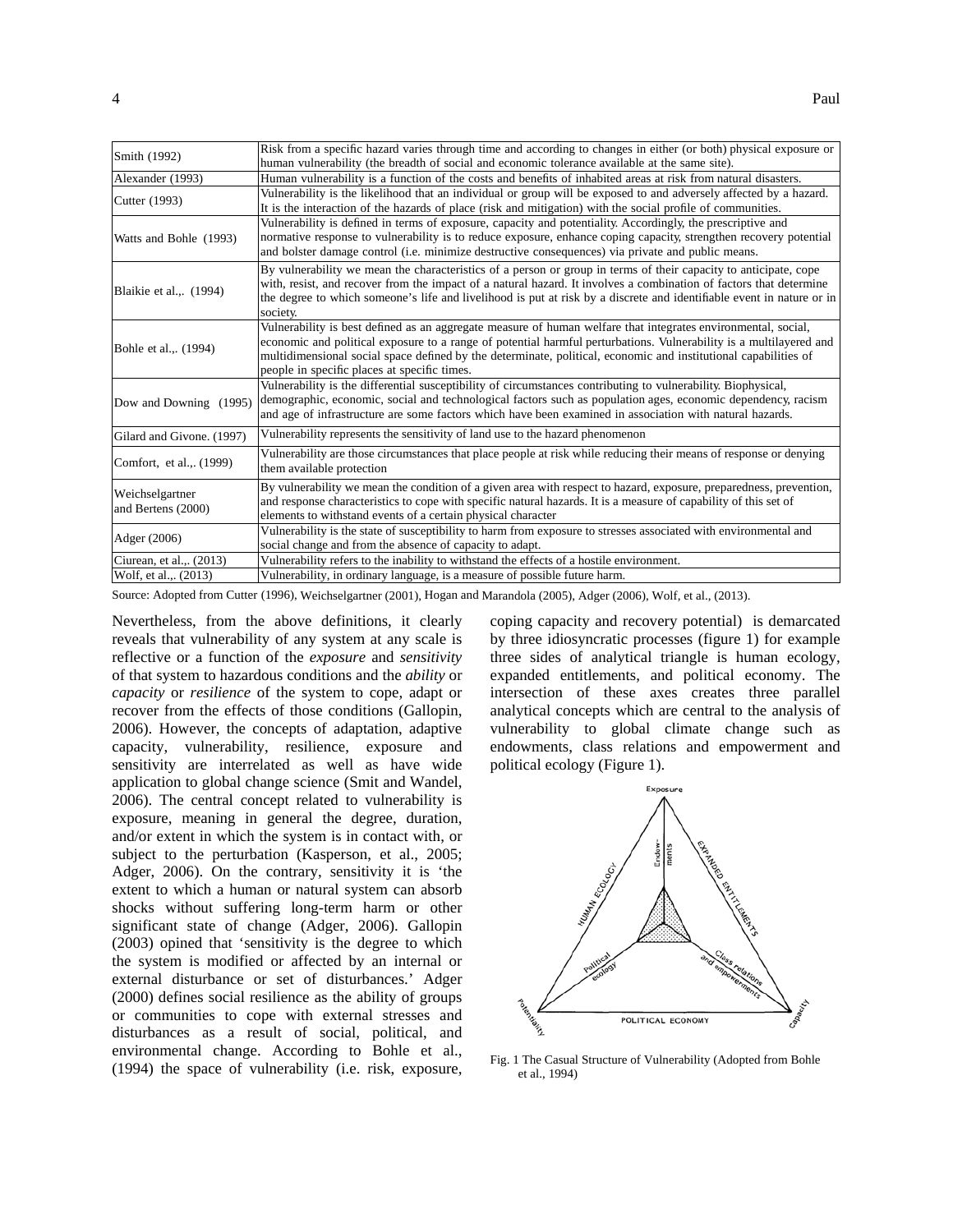# **Evolution of Vulnerability and its use in Different Disciplines**

In the 1990s, natural hazards scholars started to focus on the issue of vulnerability of people owing to the impacts of environmental change, especially climate change. In this case Geography provides the major disciplinary legacy. In compare to the scholars investigating the resilience of systems, there is slight focus on mathematical models by scholars who examine vulnerability, but a greater focus was on the comparative analysis of case studies (Editorial, 2006). Nonetheless, particularly human geography and human ecology have theorized vulnerability to environmental change. However, both of these disciplines have made contributions to present understanding of socialecological systems, while related insights into entitlements grounded vulnerability analysis in theories put emphasis in social change and decision-making fields (Adger, 2006). Moreover, two major antecedents' research traditions such as, the analysis of vulnerability as lack of entitlements, and the analysis of vulnerability to natural hazards are acted as basic grounds of the ideas; that eventually rendered into present research on vulnerability of social and physical systems in an integrated manner.

#### **Vulnerability in Hazard Literatures**

Vulnerability research in the hazards tradition is defined into three overlapping areas i.e. human ecology or political ecology, natural hazards, and the so-called 'Pressure and Release' model by Blaikie, et al., 1994; that covers the space between hazards and political ecology approaches (Adger, 2006). The basis of this research tradition is the physical elements of exposure and the probability of hazard impact. Burton, et al., (1978, 1993) reviewed and combined the decades of research and practiced on flood management, geohazards and major technological hazards; and shown lessons on individual perceptions of risk, through to international collective action. The authors argued that all types of natural hazards and all social and political violence have differential impacts on different groups in the society. Disasters only can take place when losses exceed the capacity of population to resist and recover. Therefore, vulnerability cannot be defined without the capacity of population to absorb, resist and recover from the impact of hazard event (Westgate and O'Keefe, 1976).

In fact, vulnerability of people to natural hazards depends on where they reside, what types of natural resource they use and above all with which resources they have to cope. Burton, et al., (1993) also argued that natural hazards are usually mediated by institutional structures, and in general increased economic activities not necessarily reduce the vulnerability to hazard impacts. However, Adger (2003) has quite different opinion, it is not only institutions rather lack of access or control over resources could mediate vulnerability. In addition, like food insecurity, vulnerability to natural hazards is often explained by technical and institutional aspects. In contrast to this approach, human ecology emphasizes the role of economic development in adapting to changing exogenous risk; and therefore differences in class structure, governance, and economic dependency has the differential impacts of hazards (Hewitt, 1983). However, these two contrary traditions of hazard research are bridged by Blaikie, et al., (1994) through 'Pressure and Release' model (Adger, 2006). In this model Blaikie, et al., (1994) and later on Wisner, et al., (2004) proposed that physical and biological hazard creates pressure and leads towards vulnerability in one hand, and further pressure derived from root causes through local geography and social differentiation that further lead to the cumulative progression of vulnerability on the other. Therefore, these two pressures culminate in the disasters that result from the additive pressures of hazard and vulnerability (Blaikie, et al., 1994). The analysis includes the essence of vulnerability derived from physical and biological and also incorporated the root causes of vulnerability within human ecology framework. Though, they have deliberatively omitted technological, geological or hazard posed by HIV/AIDS epidemic; a long wave disaster with a slow onset but catastrophic impact (Barnett and Blaikie, 1994; Stabinski, et al., 2003).

It is true that extreme events and natural disasters are gradually receiving attention to hazard researchers and considered as important factors for vulnerability analysis of specific population in a specific location (Hogan, 2002). Therefore, question comes up how specific population becomes vulnerable to a particular disaster and how such vulnerability can be reduced? In this regard, Adger (2006) has pointed out that resilience and multilevel governmental intermediations may be necessary to minimize vulnerability to disasters. Likewise, Cannon (1994) has pointed out that socioeconomic factors and access to resources together with political power influence vulnerability. In addition, both the studies also recognized the multipart circumstances that differentiate hazard from disaster. In the hazard research discourse, Cutter (1996) presented 'hazard of place model' and delivers a useful insight of viewing vulnerability in disaster situation. She considered vulnerability of a place is a combination of social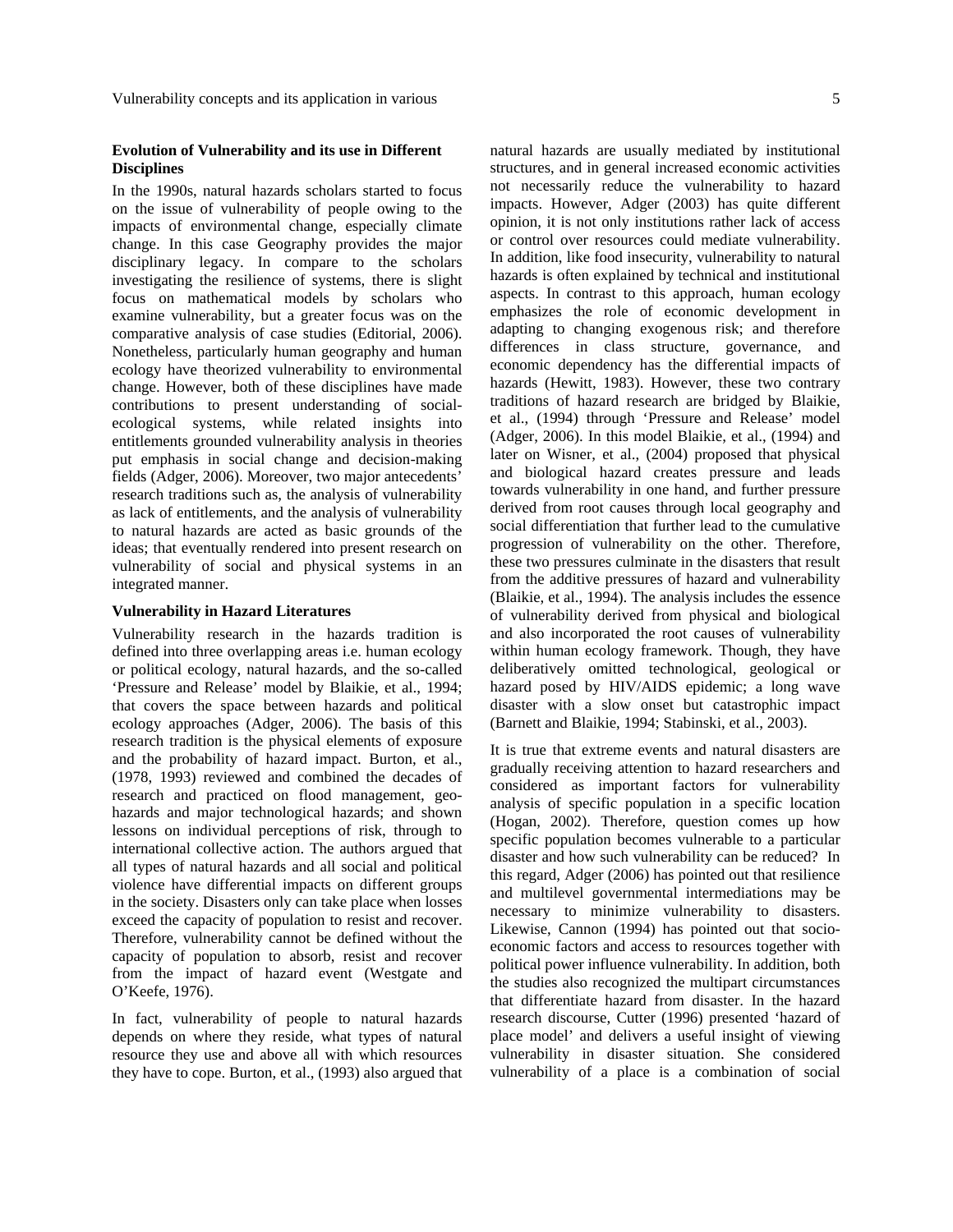vulnerability factors such as demographic characteristics and risk perception, and bio-physical vulnerability factor such as hazard exposure in a specific geographic location. In 'hazard of place model' Cutter (1996) and afterward Cutter, et al., (2003) has brought together various elements which creates vulnerability of place (Figure 2). In this model 'risk' is considered as 'probability of a hazard event' and 'mitigation' is activities or measures to reduce risk and/or impacts. Both risk and mitigation measures in combination create hazard potential. Such hazard potential pass through the geographic context such as location, elevation and proximity, and various social fabrics i.e. socio-economic factors, risk perceptions, resiliency and built environment either moderate or enhance hazard potential. Therefore, biophysical and social vulnerability collectively produce the overall vulnerability of place. The hazard of place model explicitly focuses on location and depicts overall condition and presents various elements contributing to vulnerability of a specific geographic area (Kumpulainen, 2006).



Fig. 2 The Hazards-of-Place model of vulnerability (Adopted from Cutter et al., 2003).

On the contrary, the disaster Pressure-and-Release (PAR) model considers risk-hazard approach and defines risk as a product of hazard and vulnerability, and also claims that vulnerable population's exposure is the main reason of disaster occurring (Blaikie, et al., 1994; Wisner, et al., 2004). Additionally, hazard is considered as a physically driven problem that can be mitigated by eradicating root causes of vulnerability. Such root causes are for example 'economic, demographic and political processes', which affect allocation and distribution of resources between different groups. Dynamic pressure transforms such economic and political process in local situation, for example migration. Finally, unsafe condition is the specific form of vulnerability is expressed in time and space, is the result of root causes and dynamic pressure.

Therefore, unsafe condition in one hand and physical exposure to natural hazard on the other are the main reasons of occurring disaster. Authors also argued that hazards are mostly a physically produced problem that can be mitigated by eradicating the root causes of vulnerability.

Nevertheless, in view of these differential perspectives and contexts of vulnerability in hazard discourse, it requires holistic approach to analyze vulnerability by integrating physical and social dimensions together for instance absence of basic social services, lack of properties, lack of access to credit facility, the presence of ethnic and political discrimination, pollution of air and water resources, lack of literacy and nonexistence of educational amenities (Wilches-Chaux, 1989; Lavell, 1992; Cardona, 1993; Maskrey, 1994; Cardona, 1996; Lavell 1996; Mansilla, 1996).

#### **Entitlement and Vulnerability**

Entitlement based literature of vulnerability is exclusively focused on the social realm of institutions, human well-being, class structure, social status, gender and so on. Entitlements are the real or prospective resources available to individuals based on their own production, assets or mutual arrangements (Adger, 2006). In the entitlement theory, vulnerability to food security is linked with economic and institutional factors. Therefore, food insecurity is an outcome of human activity, which can be reduced by modified human behaviour and political interventions (Adger, 2003). The theory of entitlements is an explanation for the causes of famine was developed in the early 1980s, with a notion that shortfall in production was due to drought, flood or pest (Sen, 1981; Sen, 1984). In addition, entitlements are 'the set of alternative commodity bundles that a person can command in a society using the totality of rights and opportunities that he or she faces' (Sen, 1984). In actual fact, vulnerability to shocks occurs when people have insufficient real income and wealth, or if there is breakdown in other earlier endowments. Bohle, et al.,. (1994) opined that vulnerability could be seen as a space defined by political economy, entitlement, and empowerment. Following Sen's idea, Watts and Bohle (1993) have emphasized on hunger, whereas geographers wanted to discuss theoretically the space of vulnerability considering the cause and effect issues. Primary causes of hunger are the failure of distribution of entitlement and of fundamental needs of society (Sen, 1984). On the other hand, Chambers (1989) considered vulnerability as synonym of poverty. Poverty denotes the unachieved needs and limitations of access to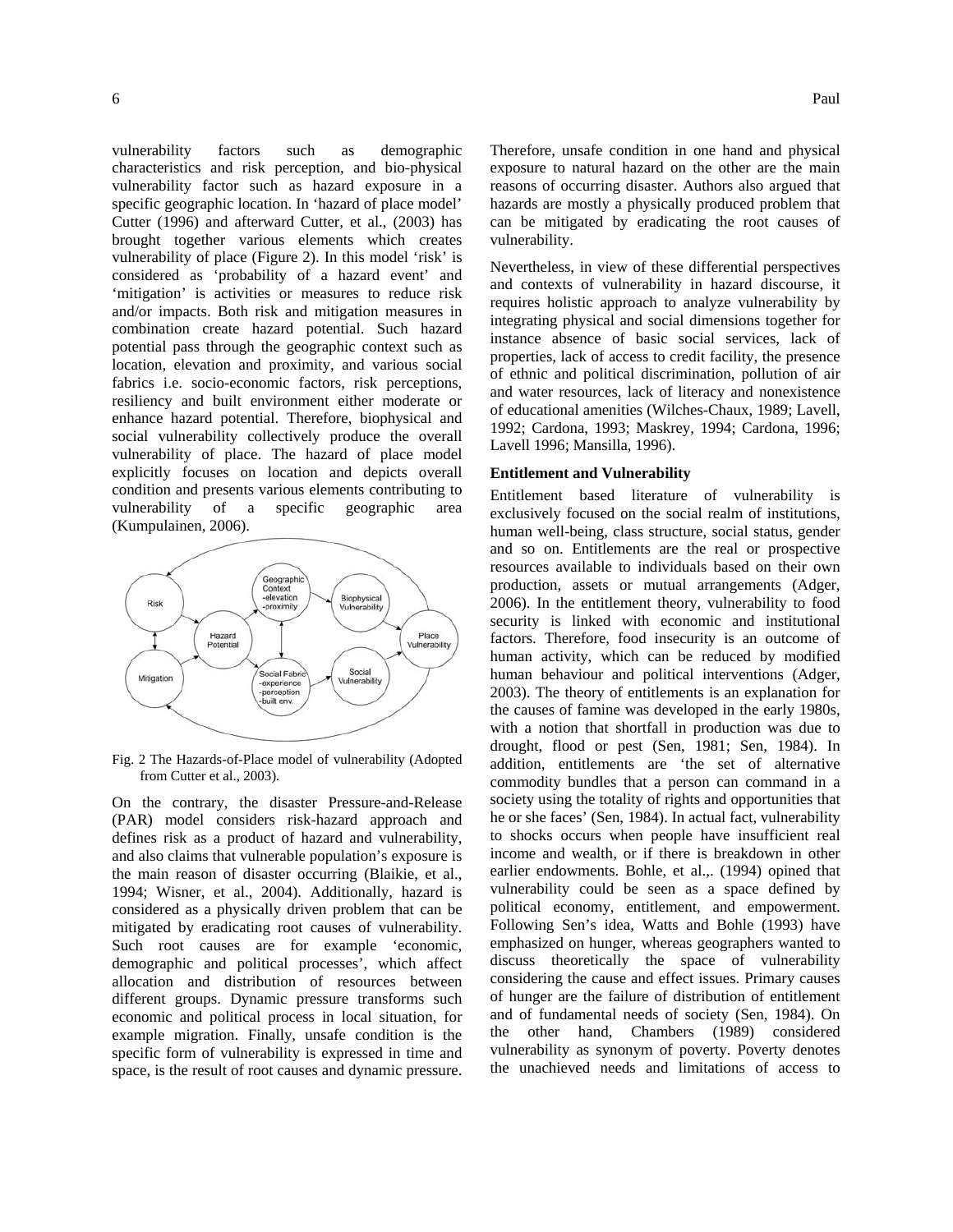resources, while vulnerability refers to the lack of capacity to safeguard oneself and survive against environmental extremes (Chambers, 1989).

However, above mentioned approaches of vulnerability research put emphasis on empowerment (Watts and Bohle, 1993). Such approaches are directly allied with the theories of Sen on entitlements, functioning's and the expansion of capacities (Sen, 1981, 1993, 1999). Therefore, to empower and entitle a person means providing him capability to use his freedom and to enhance his capacities (Sen, 1993). However, the reverse is vulnerability, that is, the lessening of capacities and of the 'power' of action and realization. On the basis of these considerations, Watts and Bohle (1993) argue that the prescriptive and normative response to vulnerability is to reduce exposure, enhance coping capacity, strengthen recovery potential and bolster damage control (i.e. minimize destructive consequences) via private and public means.' The advantage of the entitlements approach is that it can be used to explain situations where populations have been vulnerable to famine even where there are no absolute shortages of food or obvious environmental drivers at work. Therefore, famines and other crises occur when entitlements fail (Adger, 2006).

# **Vulnerability in Human Ecology**

Human ecology is sometimes called political ecology tradition within analysis of vulnerability to natural hazard which lays in human adjustment (Cutter, 1996; Hufschmidt, 2011). In this realm, Sen's (1990) concepts of entitlements and capabilities have worked as the foundation and presented a theoretical link to research on poverty alleviation and food security (Bohle, et al., 1994; Kelly and Adger, 2000; Alwang, et al., 2001). Likewise, Bohle, et al., (1994) opined that vulnerability may be considered as a "space" surrounded by political economy, entitlements, and empowerment (table 2). However, Adger (2006) argued that in the hazard management, dominance of engineering approaches failed to engage with the political and structural causes of vulnerability within the society. Therefore, human ecologists attempted to explain why the poor and marginalized have been most at risk from natural hazards (Hewitt, 1983; Watts, 1983). Considering this, Hewitt (1997) termed it as 'the human ecology of endangerment' and highly criticized the technocratic approach of traditional hazard research. Human ecology or political ecology approach of vulnerability research is deeply rooted in structurilist and neo-Marxist thought (Liverman, 1994). However, contemporary vulnerability research on political ecology or political

economy is regarded as analysis of social and economic process, with interactive scales of cause and effect, and of social variation (Eakin and Lures, 2006). Therefore, few basic questions came forward such as why are particular population vulnerable? How they become vulnerable? And more importantly and specifically who is vulnerable? (Ribot, et al., 1996). Fordham (2003) answers such questions that poor people use to live in risky areas and specifically women are at risk of environmental hazards and less likely to recover after a hazardous event. Therefore, these population groups often remain vulnerable to environmental hazards.

However, political-ecology and political-economy approach of vulnerability research is synonymous though few conceptual differences are identified by several scholars. Political ecology tradition investigates vulnerability considering the wide-ranging processes of institutional and environmental change. This tradition also put emphasis on political economy approach considering the significance of scale, politics, and socio-economic process for explaining humanenvironment interactions and outcomes. On the other hand, political-economy approach of vulnerability analysis has a tendency to represent the explanatory capacity of political process, and political ecologist emphasis on fair consideration of both biophysical and social dynamics with specifically focusing on representation of these dynamics in policy and decision making process (Adger, et al., 2001; Liverman, 2001; Hufschmidt, 2011). Moreover, both perceptions give emphasis on the political dimensions of vulnerability and highlight social disparities and conflicts within the societies. This approach is more biased on the issues of power than conventional risk-hazard approaches (Liverman, 2001).

### **Conflict, War and Vulnerability**

In most cases people experience vulnerability in the world comes from the perception of insecurity. Insecurity at its most basic level is not only the lack of secured food availability and supply, and of well-being, rather it also derived from war and conflict (Adger, 2006). Therefore, Hewitt (1994, 1997) opines that violence and the 'disasters of war' have been continual sources of danger for societies. In the past century, almost half of the all reported famine was due to war, violence or conflict. In addition, war and civil conflict often aggravate natural hazard impacts. The incidence of war and civil conflict; and the disturbing amplifies in economic marginalization and social disparity associated globalization are all at the present being coupled with environmental causes and the production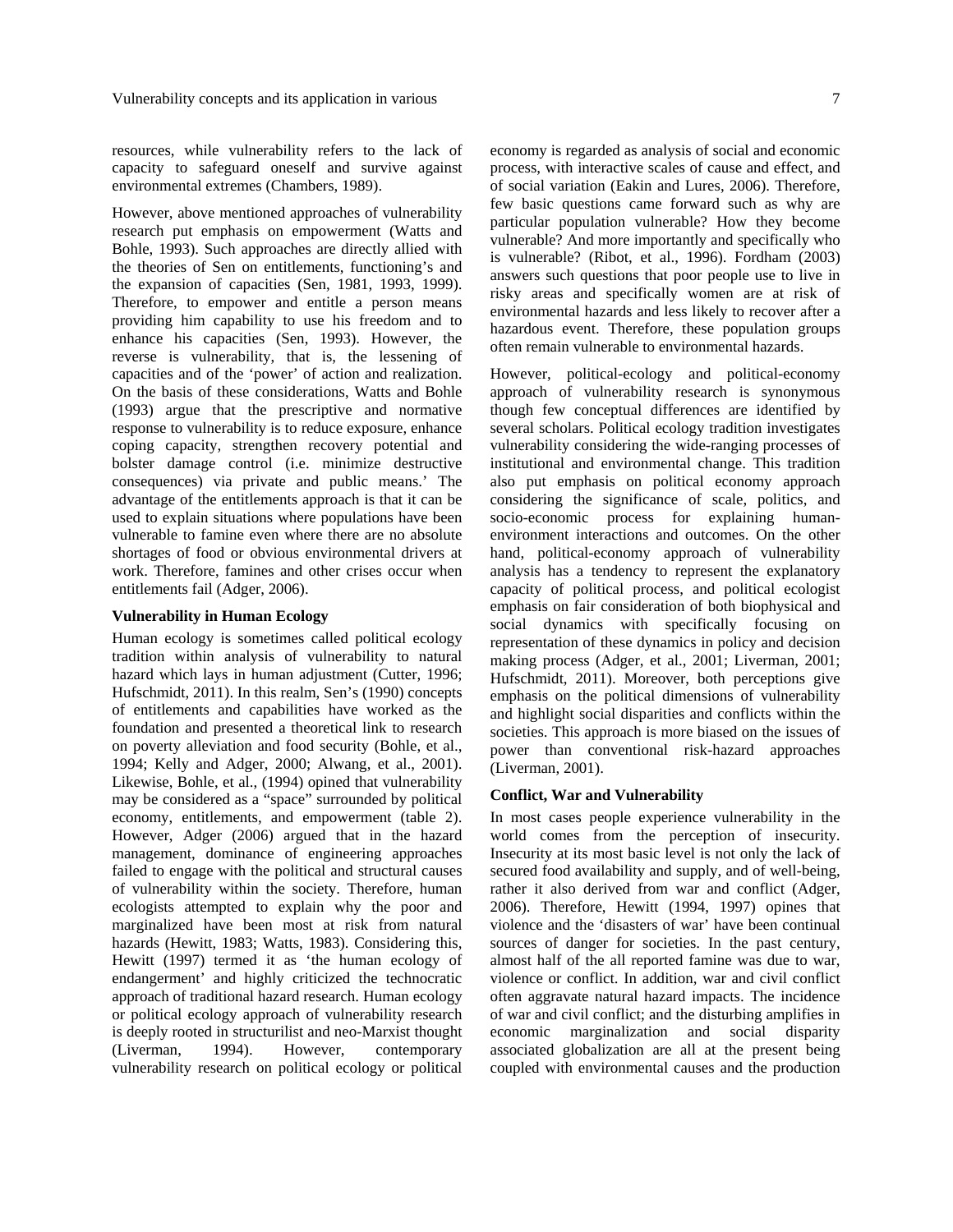and lessening of climate vulnerability in local places (Bohle, 2001; Vogel and O'Brien, 2004; Barnett and Adger, 2005). Moreover, uncertainties still exists such as social conflict and diseases outbreak with climate (Matthew, et al., 2003; Patz, et al., 2005). In this regard, O'Brien, et al.,'s (2004) double exposure model presents interesting idea of superimposing stressors on a population to identify vulnerability. Moreover, the perceptions of vulnerability related to war or conflicts are basically different in that of food insecurity; displacement and violence to create vulnerabilities are deliberately acts to carry out towards political ends (Hewitt, 1994, 1997).

#### **Livelihood and Vulnerability**

Sustainable livelihoods and vulnerability to poverty tradition is considered as a successor to vulnerability as entitlement failure. It complements the hazards-based approaches through conceptualization and measurement of the links between risk and well-being at the individual level (Alwang, et al., 2001; Adger and Winkels, 2006). A sustainable livelihood refers to the well-being of a person or household (Ellis, 2000) and comprises the capabilities, assets and activities that lead to well-being (Chambers and Conway, 1992; Allison and Ellis, 2001). Vulnerability in this context refers to the susceptibility to circumstances that makes unable to

sustain a livelihood. In addition to this, the key focus is on consumption of poor households as a manifestation of vulnerability (Dercon, 2004). In this approach, vulnerability is seen as the interaction between social dynamics and socio-ecological system. For instance, livelihood diversification and specialization is key issue in vulnerability to drought in Kenya and Tanzania (Eriksen, et al., 2005). The authors also show that women are excluded from particular high-value activities; therefore, vulnerability is reproduced within certain parts of social systems through deep structural elements (Eriksen, et al., 2005). Similarly, Eakin (2005) shows for Mexican farmers that diversity is vital to avoid vulnerability and that investment in commercial high yielding irrigated agriculture can exacerbate vulnerability compared to a farming strategy based on maize which is more sensitive to drought. It is the multi-level interactions between system components such as livelihoods, social structures and agricultural policy; that determine system vulnerability. Likewise, Reid and Vogel (2006) conducted a regional assessment study based on sustainable livelihood framework and found that multiple stressors increase vulnerability of resource poor and rural societies in developing countries.

Table 2 Evolution of the Concept of Vulnerability in Different Disciplines

| <b>Vulnerability approach</b>                                       | <b>Objectives</b>                                                                                                                                                                                    | <b>Sources</b>                                                                                                                          |  |  |
|---------------------------------------------------------------------|------------------------------------------------------------------------------------------------------------------------------------------------------------------------------------------------------|-----------------------------------------------------------------------------------------------------------------------------------------|--|--|
| <b>Antecedents</b>                                                  |                                                                                                                                                                                                      |                                                                                                                                         |  |  |
| Vulnerability to<br>famine<br>and food insecurity                   | Developed to explain vulnerability to famine in the absence<br>of shortages of food or production failures.<br>Described vulnerability as a failure of entitlements and<br>shortage of capabilities. | Sen (1981); Swift (1989); Watts and Bohle<br>(1993)                                                                                     |  |  |
| Vulnerability to hazards                                            | Identification and prediction of vulnerable groups, critical<br>regions through likelihood and consequence of hazard.<br>Applications in climate change impacts.                                     | Burton, et al., (1978, 1993); Smith (1996);<br>Anderson and Woodrow (1998); Parry and<br>Carter (1994)                                  |  |  |
| Human ecology                                                       | Structural analysis of underlying causes of vulnerability to<br>natural hazards.                                                                                                                     | Hewitt (1983); O'Keefe, et al., (1976); Mustafa<br>(1998)                                                                               |  |  |
| Pressure and Release                                                | Further developed human ecology model to link discrete<br>risks with political economy of resources and normative<br>disaster management and intervention.                                           | Blaikie, et al., (1994); Winchester (1992);<br>Pelling (2003); Wisner, et al., (2004)                                                   |  |  |
| <b>Successors</b>                                                   |                                                                                                                                                                                                      |                                                                                                                                         |  |  |
| Vulnerability to climate<br>change and variability                  | Explaining present social, physical or ecological system<br>vulnerability to (primarily) future risks, using wide range<br>of methods and research traditions.                                       | Klein and Nicholls (1999); Smit and Pilifosova<br>$(2001)$ ; Smith, et al., $(2001)$ ; Ford and Smit<br>(2004); O'Brien, et al., (2004) |  |  |
| Sustainable<br>livelihoods<br>vulnerability<br>and<br>to<br>poverty | Explains why populations become or stay poor based on<br>analysis of economic factors and social relations.                                                                                          | Morduch (1994); Bebbington (1999); Ellis<br>$(2000)$ ; Dercon $(2004)$ ; Ligon and Schechter<br>$(2003)$ ; Dercon and Krishnan $(2000)$ |  |  |
| Vulnerability of<br>social-<br>ecological systems                   | the<br>vulnerability<br>of<br>Explaining<br>coupled<br>human<br>environment systems.                                                                                                                 | Turner, et al., (2003a, b); Luers, et al., (2003);<br>Luers (2005); O'Brien, et al., (2004)                                             |  |  |

Source: Adopted from Adger, 2006.

Sustainable livelihood analysis appeared as way of lessening chronic poverty by identifying the dynamics of social and environmental relations at the household

level (Scoones, 1998). It is recognized as a useful tool in environmental change research by easing the discrimination of vulnerable populations based on their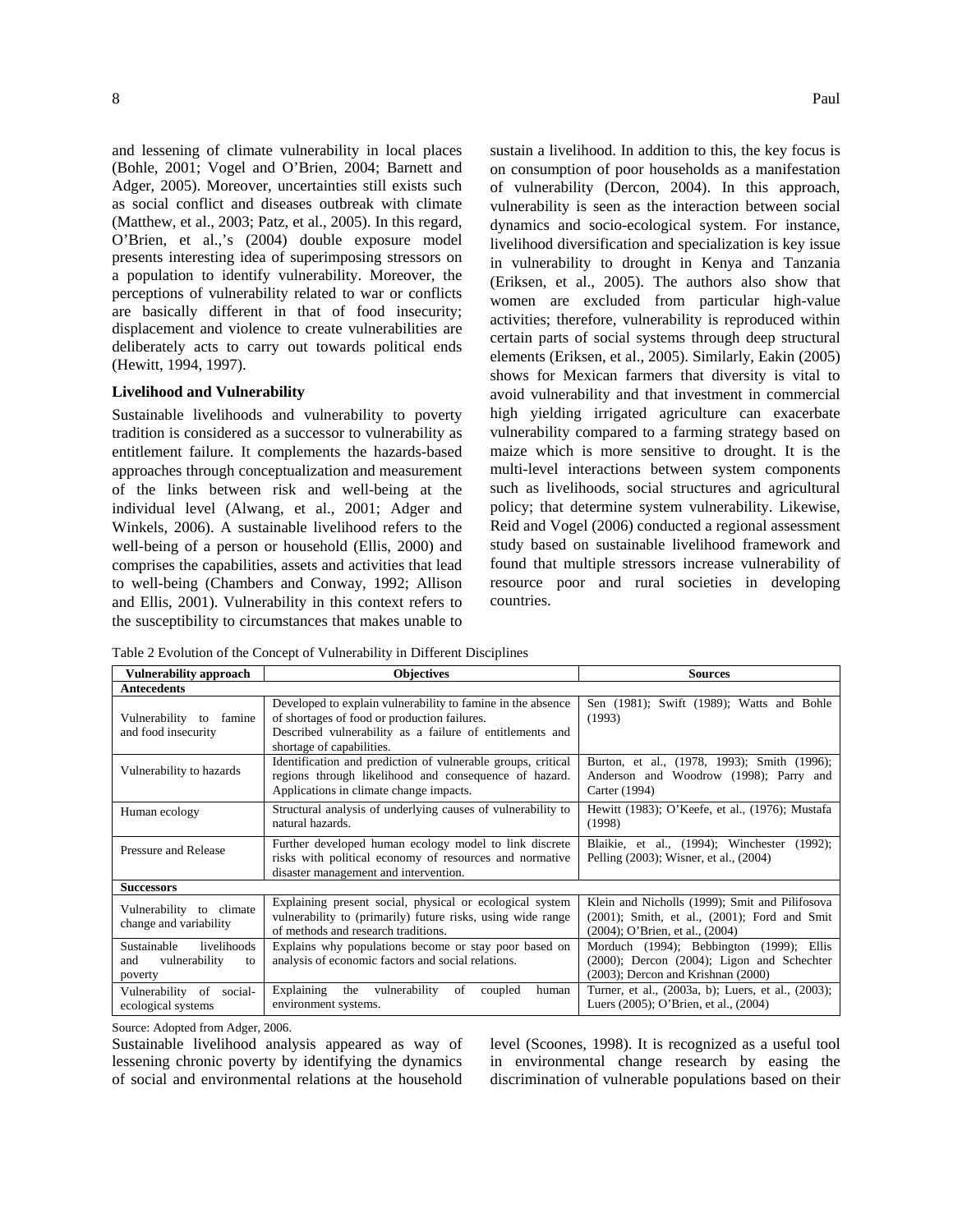assets and entitlements, identification of assets essential for coping/adapting to risk, and finally relating livelihood strategies to the opportunities and constrains of the broader institutional and bio-physical environment (Kelly and Adger, 2000). Broad and dynamic process of economic and social change is highlighted as sources of uncertainty, inequity and risk (O'Brien and Leichenko, 2001). V´asquez-L´eon, et al., (2003) has presented the role of resource policy, ethnicity, and class about farmers' differential adaptive capacities to safeguard livelihood from stress in the both side of Maxico boarder. Likewise, Eakin (2003, 2005) explains how neoliberal policy reforms create uncertainties in resource access, and changed farmer's choices and narrow down their flexibility to combat climatic stress. Adger (1999) presents poverty and dependency of livelihood on climate sensitive sectors as a proxy for household sensitivity to climatic perturbation among Vietnamese coastal communities.

#### **Vulnerability in Socio-ecological System**

It is true that the origin of vulnerability is in disaster and entitlement theories, but now a day there is a newly emerging approach of research with advance methods of system-oriented thinking to understand vulnerability in a holistic way in natural and social system is termed as socio-ecological system (Adger, 2006). This research approach depicts vulnerability as a possession of a social-ecological system, and seeks to elaborate the mechanisms and processes in an integrated way, and represents a conceptual development in analysis (Turner, et al., 2003a). Furthermore, the approach does not focus on multiple results from a single physical stress or perturbation, rather it seeks to analyze the main components of vulnerability i.e. exposure, sensitivity, and resilience of a bonded system at certain spatial scale. In the mean time, it also seeks to quantify and make clear both the links to other scales and to quantify the impact of action to cope and responsibility on other elements of the system; such as, the degree of exposure of ecological components or communities (Turner, et al., 2003b). Moreover, this interdisciplinary and integrative nature of the framework is part of a wider effort to identify science that supports goals of sustainability (Kates, et al., 2001) and that also is reflected in other system-oriented vulnerability research. For example, Liverman (1990) developed vigorous integrated methods for vulnerability assessment focusing on interaction between the properties of social and ecological system. It is considered as the pioneer work where she focused on vulnerability to drought in Mexico. Liverman (1990) argued that for integrative approaches based on

comparative quantitative assessment of the drivers of vulnerability to drought reveals that irrigation and land tenure have the greatest impact on the incidence of vulnerability to drought making collectively owned *ejido* land more susceptible. Thus, using diverse sources of quantitative data, this study showed the places and the people, and the drivers within the socialecological system that led to vulnerability (Liverman, 1990).

#### **Vulnerability to Climate Change**

A newly emerged paradigm of vulnerability research is vulnerability to climate change impacts and risk. Climate change literature on vulnerability has unique distinctions with others in terms of using widely accepted terms as an integral part of its scientific agenda. In fact, climate change is a classic multi-scale global problem; which is characterizes by involving infinitively diverse actors, multiple stressors and multiple time scales (Adger, 2006). A number of earlier research based on their findings suggest that climate change impacts will significantly increase trouble on those population that are already vulnerable to climatic extreme events such as cyclone, storm surge, salinity intrusion and so on. It is also fact that the impact of projected (and increasingly observed) changes that are attributable to global climate change will adversely affect those population in future making them more vulnerable to climate change impacts. In addition, it is true for both developed and developing world that the groups who are already marginalized bear a disproportionate burden of climate impacts (Stott, et al., 2004; Kovats, et al., 2005; Poumadere, et al., 2005; O'Brien, 2006). In this regard, Intergovernmental Panel on Climate Change (IPCC) has become an authoritative source that sets agendas and acts as a legitimizing device for research. The IPCC defines vulnerability within the third assessment report (McCarthy, et al., 2001) as 'the degree, to which a system is susceptible to, or unable to cope with the adverse effects of climate change, including climate variability and extremes. Vulnerability is a function of the character, magnitude, and rate of climatic variation to which a system is exposed, its sensitivity, and its adaptive capacity.' It is therefore defined as a characteristic of a system and as a function of exposure, sensitivity and adaptive capacity.

Vulnerability research on climate change discourse has wide range of applications. For example, Adger (2006) opines that knowing vulnerability lies in applying an integrative, coupled human-environment approach to the interactions between social dynamics with the socio-ecological system, and how such dynamics form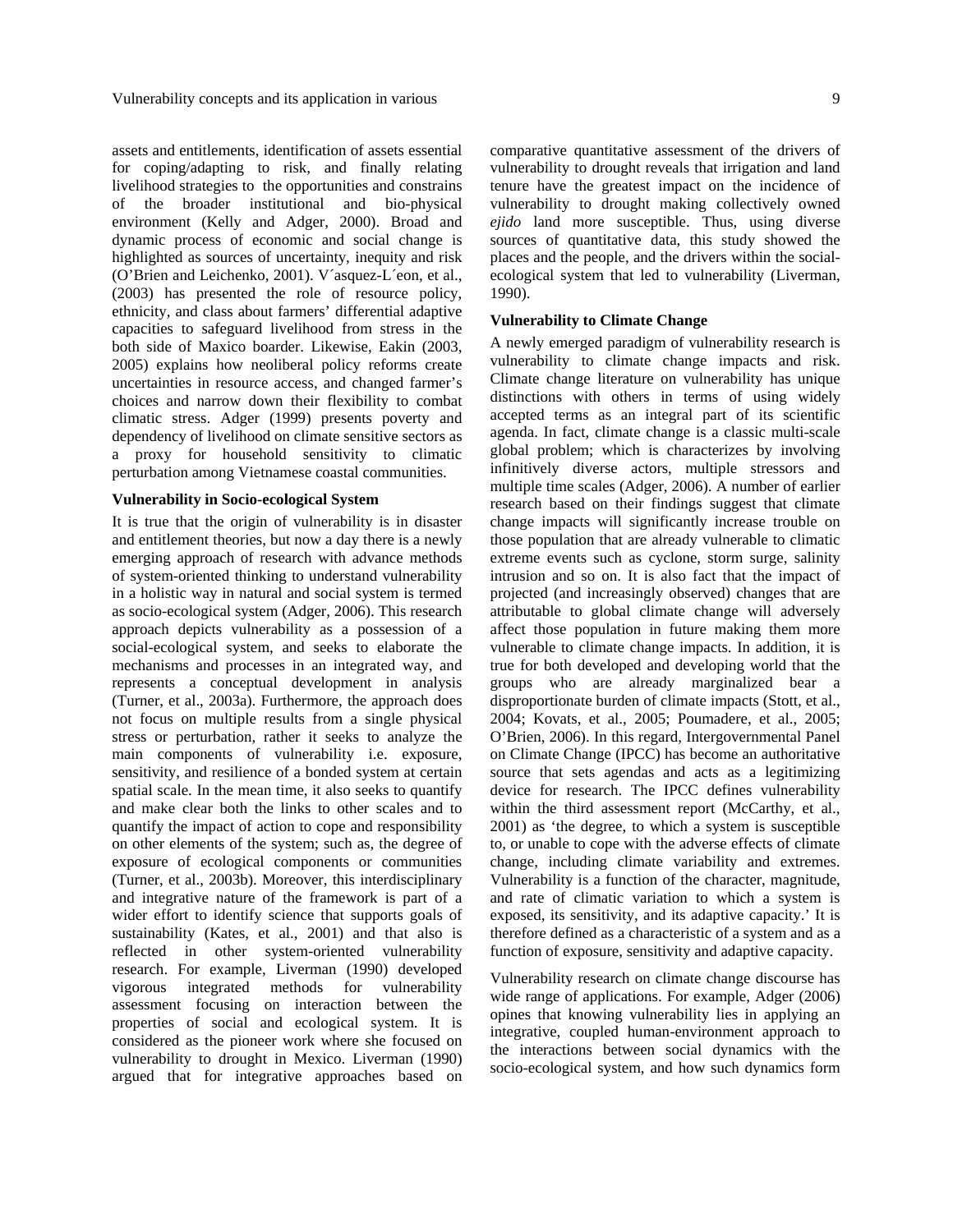the resilience of various systems. In this regard, Leichenko and O'Brien (2002) mention that climate change and globalization work jointly to increase exposure of farmers to new and unforeseen circumstances in Africa. Besides, interaction between climate change and globalization considerably change the way of farmers coping with climatic variability and also change the adaptation strategies as well. Moreover, Turner, et al., (2003b) employed vulnerability analysis in more common perspective of global environmental change and sustainability science, and identified a number of vital questions that identifies vulnerable people and locations to multiple environmental changes. Wilbanks and Kates (2010) opines for increase in adaptive capacity to climate change and advocates for integration of natural hazard, sustainability, and community and regional resilience research with in the broader framework of vulnerability research. Similarly, Ziervogel, et al., (2006) provides simple definition of vulnerability and examines various degrees of susceptibility of people and/or environment to harm caused by various external stressors. The authors pointed out several issues such as exposure to stressors (i.e. hazards), ecosystem and human system's internal ability to cope with, recover from, and adopt with external perturbations. Moreover, such issues are directly linked with system's sensitivity, resilience, or adaptive capacity. Besides, Mosser (2010) identifies an

array of important research needs and argues for capacity building and comprehensive changes in the inducement structure for different fields to employ in more practice and policy relevant study to relate climate change, vulnerability, and adaptation strategies

The present study also identifies that use of the term vulnerability in climate change discourse has two different meaning. For example O'Brien*,* et al., (2004) identified it as an 'end-point' and a 'straight-point' interpretation of vulnerability. Considering such 'endpoint' and 'straight-point' interpretation of vulnerability, Smit, et al., (1999) and Burton, et al., (2002) identified two types of adaptation research in climate change realm. End-point interpretation of vulnerability represents the expected net impacts of a specified level of global climate change with possible adaptation options and is consistent with integrated and risk-hazard approach. On the other hand, straight-point interpretation is consistent with political economy approach, and focuses on the internal side of vulnerability, for example reducing socio-economic vulnerability to any climatic hazard. In addition, this approach mainly put emphasis on prioritizing adaptation policy and broader social development. Table 3 presents two types of interpretations of vulnerability in climate change research.

|                              | <b>End-point interpretation</b>                 | <b>Starting-point interpretation</b>                  |
|------------------------------|-------------------------------------------------|-------------------------------------------------------|
| Root problem                 | Climate change                                  | Social vulnerability                                  |
| Policy context               | Climate change mitigation, compensation,        | Social adaptation, sustainable development            |
|                              | technical adaptation                            |                                                       |
| Illustrative policy question | What are the benefits of climate change         | How can the vulnerability of societies to climatic    |
|                              | mitigation?                                     | hazards be reduced?                                   |
| Illustrative research        | What are the expected net impacts of climate    | Why are some groups more affected by climatic hazards |
| question                     | change in different regions?                    | than others?                                          |
| Vulnerability and adaptive   | Adaptive capacity determines vulnerability      | Vulnerability determines adaptive capacity            |
| capacity                     |                                                 |                                                       |
| Reference for adaptive       | Adaptation to future climate change             | Adaptation to current climate variability             |
| capacity                     |                                                 |                                                       |
| Starting point of analysis   | Scenarios of future climate hazards             | Current vulnerability to climatic stimuli             |
| Analytical function          | Descriptive, positivist                         | explanatory, normative                                |
| Main discipline              | Natural sciences                                | Social sciences                                       |
| Meaning of "vulnerability"   | Expected net change for a given level of global | Susceptibility to climate change and variability as   |
|                              | climate change                                  | determined by socio-economic factors                  |
| Vulnerability approach       | Integrated, risk-hazard                         | Political economy                                     |
| Reference                    | Mccarthy, et al., $(2001)$                      | Adger (1999)                                          |

Table 3 Two Interpretation of Vulnerability in Climate Change Science

(Adopted from O' Berin, et al., 1999; Butrton, et al., 2002; Fussel and Klein, 2006; Fussel, 2007)

#### **Vulnerability in Geographical Research**

A number of disciplines use the term vulnerability. Among these, only the common though having contested meaning is human-environment relationship. In this regard, human geography plays a major disciplinary legacy to theorize vulnerability to global

environmental change, natural hazards, food security and entitlement failure and so on (Adger, 2006). Various extreme natural events such as floods, droughts, earthquakes, tornados, hurricanes, landslides are studied in various disciplines with different perspectives. However, geographers studied these as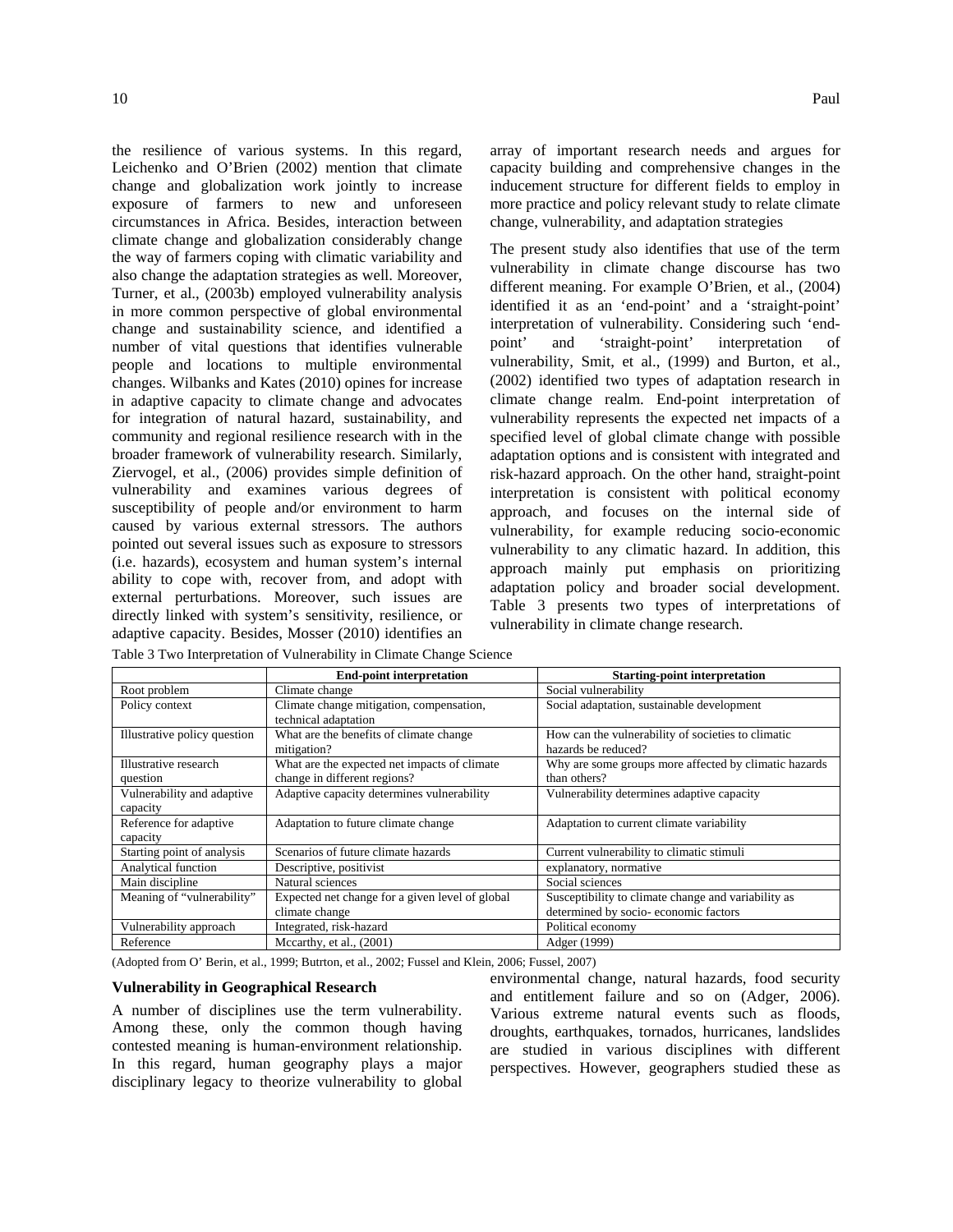natural hazards with specific risk of occurrence, producing disasters potentials to the various dimensions and intensity of these dangers (Hogan and Maradola, 2005). In this regard, geographers do not consider only bio-physical dimension but also human response and adjustment to such events (Hewitt and Burton, 1971; Burton*,* et al., 1978; Smith 1992). Considering the complications in vulnerability analysis, hazards and disaster research in geography began to incorporate various factors from both bio-physical and social process of an event, its impacts on environment, society and individual level, and individual, collective as well as organizational decisions, choices and adaptation strategies (Hogan and Maradola 2005). Contributions of 'geographers' and 'ecological school' from 1930 onwards is regarded as 'social-environmental' perspective of vulnerability (Burton*,* et al., 1978, Mileti 1999) that afterwards stimulated the applied science approach. Since then human dimension played an important role in vulnerability research, for example vulnerability cannot be assessed without people's capacity to absorb, respond and recover from the adverse impact of the extreme event (Westgate and O' Keefe 1976). On the contrary, various other studies in geography considered that vulnerability as a locationally driven phenomenon, as it is a function of the nearness to the source of risk. Considering such complexity, Weischeslgartner and Bertnes (2000) have proposed the concept of the combining the elements of hazard event and human response behaviour that put together both geographic and social space in one platform. In this regard, vulnerability in geographical research is considered as a combined effect of biophysical hazard and human response in a specific geographic location (Weichselgartner, 2001).

In present time, geo-information and related technologies is instigating us to rethink our understanding about vulnerability both in theoretical and practical or applied point of views (Weichselgartner, 2001; Preston et al., 2011). Maps become an important tool to present vulnerability because of its increasing use among geographers, urban and regional planners, environmental management specialist, geologist, hydrologist and other experts (Preston et al., 2011). Similarly, Weichselgartner (2001) for example measured hazard, exposure, preparedness, prevention and response in quantitative manner. Each factor is assessed by means of mapable indicators which obviously vary according to the scale of analysis. The overlay of each themes results in the vulnerability map of specific hazard. Besides, vulnerability research in geography also considers scale

of analysis such as household, community, regional, national and global, though basin and landscape are also considered. Neither physical nor social events can fully be comprehended at only any of these scales. Therefore, multi-scalar perspective is required to understand differential vulnerabilities at each scale in space and time (Preston et al., 2011). In this regard, Turner*,* et al., (2003a) argues that 'the strong variation in vulnerability by location, even to hazards created by global-scale processes and phenomena, however, elevates the role of "place-based" analysis'. The 'placebased' concept reveals a spatially continuous unique 'ensemble' of human and bio-physical or humanenvironment systems. Increasing involvement of multiple stakeholders in vulnerability problems in local or localized concerns presents growing consideration to such level of analysis and at the same time relates to other locations and scales of analysis (Cutter, 2010) (Figure 3).



Fig. 3 Vulnerability research incorporates knowledge from the intersection of physical system, human system and place based research (Adopted from Cutter, 2010)

In actual fact, comprehending of vulnerability would come out from wholeness nature of a humanenvironment system. Hence, Turner*,* et al., (2003a) acknowledged this as an unrealistic goal. Therefore, it is necessary that researcher should be acquainted with the extent of the system they are considering and look for expressing its manifestation considering the scale of global, regional and local level. Besides, to accept the concept that 'vulnerability as a multi-scalar process', it is essential to understand the cascading nature of vulnerability and to recognize the process in which some factors may increase or attenuate certain events, risks and hazards (Kasperson and Kasperson, 2001). In this regard, both Turner*,* et al., (2003a) and Kasperson and Kasperson (2001) provide analytical methods which clearly express three spatial scales such as place, region, and world to the social and biophysical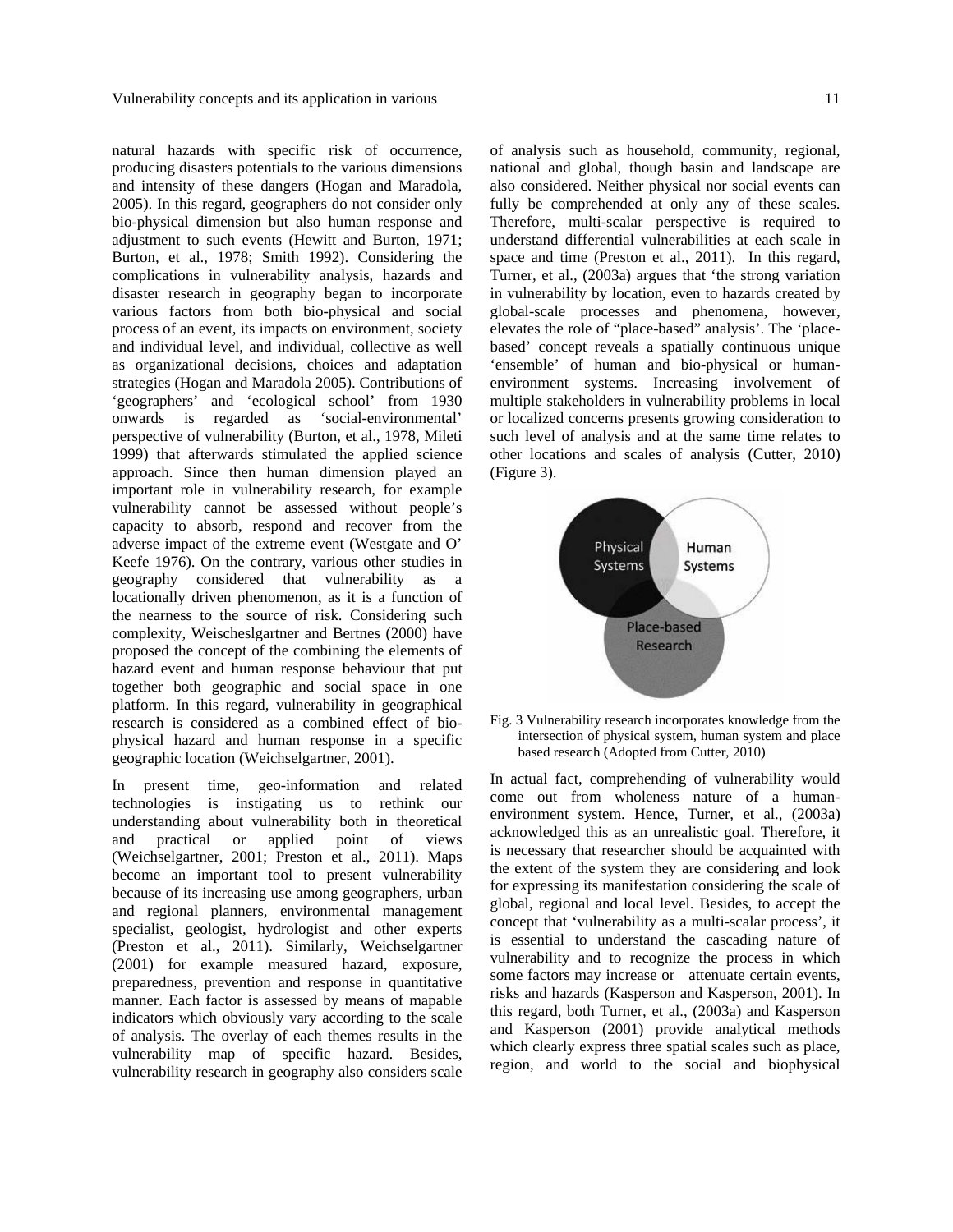dimension. These methods look for identifying casual relationships together with interdependency of scales and phenomena. Moreover, there is no solitary spatial and temporal direction to events involving degradation, vulnerability, resilience and sustainability process. Therefore, owing to the involvement of diverse elements and actors in vulnerability it is very complex process to identify both causes and consequences. In this regard, Liverman (1994) argued that these focuses are overlapped that help to create vulnerability map of geographical space (where are the vulnerable persons and places?) and in social space (who are the vulnerable persons and places?). Integration of diverse components in the causal structure of vulnerability that covers different scales (local, regional, and global) and dimensions of the phenomena (social, political, economic, technological, demographic, and cultural), resulted to a more multifarious and global perspective of vulnerability. A most recent study by Eakin and Webbe (2009) presents the integration of such multiscale analysis of interaction and feedbacks between local vulnerability and wider system sustainability.

A growing body of literature is also available in geography to improve our ability to understand reason about vulnerabilities such as network analysis, geographic data acquisition and use, measuring vulnerability, evaluating temporal variations in vulnerability, and related theoretical and policy issues (Matisziw and Grubesic, 2013). Luers*,* et al., (2003) and Luers (2005) present a general matrix of vulnerability focusing on casual relationship between biophysical perturbation (e.g. climatic variability and change) and measurement of vulnerability outcomes (reduction in agricultural production and income) (Luers, et al., 2003). In present time, spatial indicators are also used to prepare social vulnerability index in the United States and demonstrated as a sophisticated tool for presenting various aspects of vulnerability (Cutter, et al., 2003). Besides, geographic information system and remotely sensed data are increasingly used in recent days to make spatial analysis of vulnerability and assessment of risk (Cutter, et al., 2000; Luers, et al., 2003; O'Brien, et al., 2004; Metzger, et al., 2005). In this regard, a probabilistic model is used by Peterson (2002) to examine relative resilience or vulnerability of a landscape to a change in vegetation.

Several other studies also emphasized on mapping theoretical factors of vulnerability to present spatial distribution of various capacities and sensitivities. In such types of studies selection and definition of the spatial scale of analysis is a vital concern. Moreover, importance and weight of certain indicators vary with scale of analysis and degree of data aggregation (O'Brien, et al., 2004). In this regard, O'Brien*,* et al., (2004) measures the exposure of Indian farm population to global climate and as well as economic change. The authors also assessed adaptive capacity and sensitivity by means of existing socio-economic and bio-physical database and combined with general circulation model. Finally, authors overlaid vulnerability map to globalization to present double exposure of population to these perturbations (O'Brien and Leichenko, 2000). To interpret the spatial relationships they employed case studies using surveys and interviews to explain the interaction of globalization and climate change on the livelihoods of particular local populations. O'Brien*,* et al., (2004) also point out that maps can imply abrupt rather than more realistic "fuzzy" boundaries of vulnerability across space and can mask the diversity of vulnerability states at different scales of analysis.

In addition, Murray (2011) provides a summary of network modelling approaches to understand the vulnerability of a network to damage, successive disturbance and ways of reducing network vulnerabilities. Main challenge in network analysis particularly using geographic information system is obtaining data on spatial associations that precisely denote present condition, more specifically data on emergency situations and their spatial relations which is also difficult to forecast. Population's vulnerability to certain threats can be minimized through developing well understanding of people's location, the situations they are facing, and by what means supportive infrastructure is being used. These problems are addressed by Steenbruggen*,* et al., (2011) where they reviewed the applicability of mobile phone data for near-real-time evaluation and monitoring of traffic conditions.

A most recent study by Xiao*,* et al., (2011) outlines the effect of socio-economic forces on vulnerability from a different point of view, for example measuring the change in regional vulnerability to disasters from temporal perspective. The authors compared two extreme floods of the United States (the Midwestern Floods of 1993 and 2008) in the history of 100 years by applying a case-control design to differentiate flood impacts from more common macroeconomic events. Vulnerability is a multi-dimensional phenomenon; hence there are several ways of measuring it and portraying vulnerability to specific event. Besides, Ratick and Osleeb (2011) describe various methods for developing of vulnerability index and also assess various dimensions of vulnerability to understand exposure in the Dominican Republic.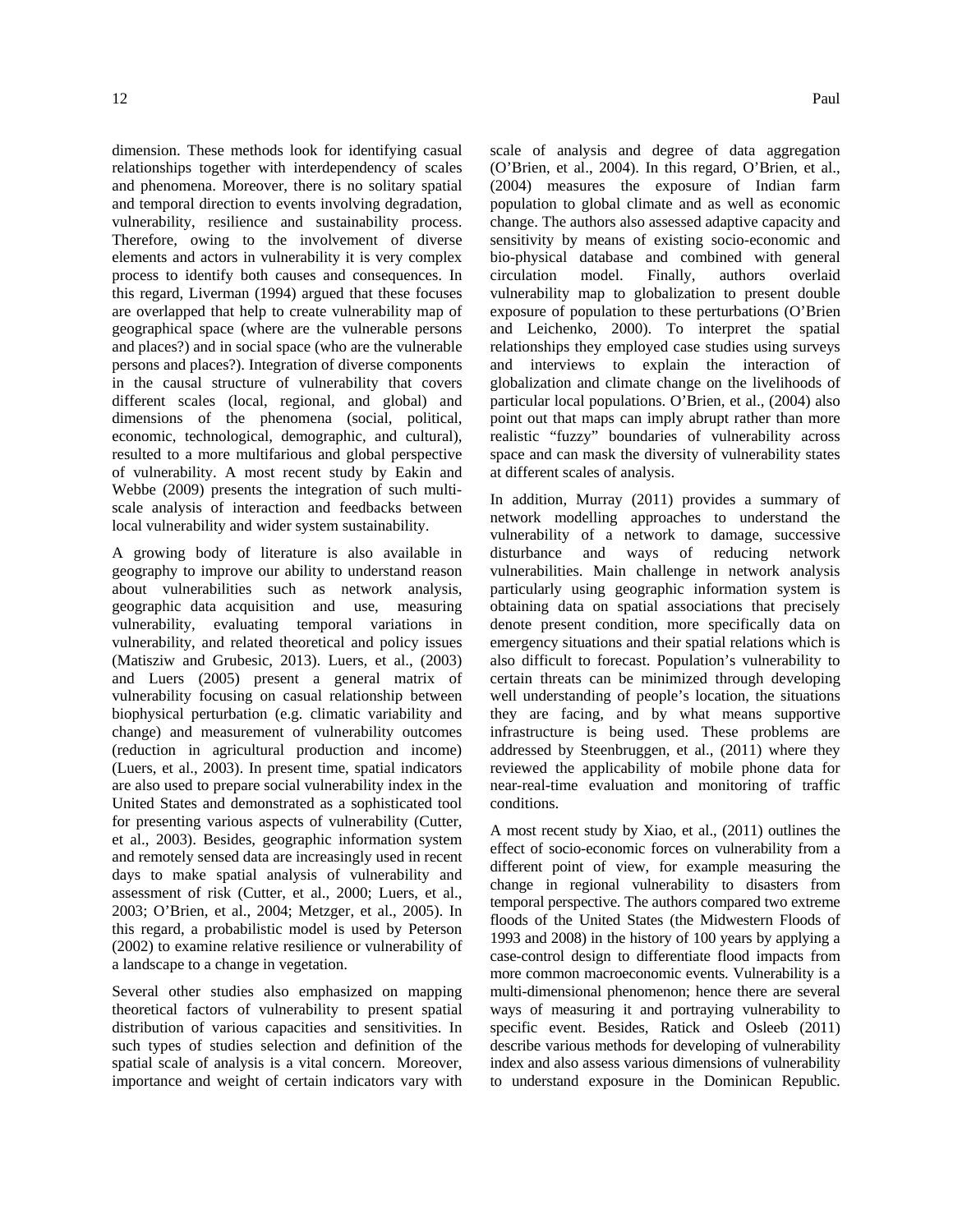Nonetheless, another side of vulnerability assessment is looking for impending vulnerabilities and prioritizing mitigation efforts. Considering this idea, Cova*,* et al., (2013) assesses community vulnerability to forest fire in the Western United States. The authors used an optimization framework for examining the possibility rising of community vulnerability to forest fire under limited road exit facilities. However, review of existing literature it reveals that geography as a discipline not only cover bio-physical dimension but also socioecological dimensions of vulnerability. Thus, geography can work as a bridge between bio-physical and socioecological dimensions of vulnerability research.

# **Way Forward for Creating a Common Platform for Vulnerability Research**

It is often claimed that geography as a discipline is particularly appropriate for conducting a combined and interdisciplinary vulnerability research due to its exceptional capacity of problem solving. Such capacity is reasonable because of subject matter and scope of the discipline. For example, it focuses on interrelation between physical and social environment, spatial and temporal distribution, process and features of phenomena (Fuchs et al., 2011; Hualou, 2011) However, possibility of sharing methods and techniques between physical and human geographers remain debatable issue for a long time though many connections have been proposed and applied. Physical geography largely covers bio-physical phenomena (natural science), and human geography generally covers human communities (social science) (Hualou, 2011). Therefore, geography as a whole spreads over science, arts and social science in terms of both subject matter and approaches to study. Nevertheless, if geography preforms such a bridge function between bio-physical and socio-ecological realms, then both the dimensions have to be at least expanded to other fields of geographic research, which is rooted in the systematic analysis of interrelations between multiple spheres of geographic discipline (Hartshorne, 1959; Fuchs et al., 2011; Hualou, 2011). Other sources, however, argue that it is the lack in distinct theories and constructs of ideas resulting from the relatively shallowness in geographical conceptualizations that weakens the discipline in competition to related disciplines such as sociology, economy, psychology, geology and physics (Turner II 2002; Johnston 2005). Weichhart (2005) argued that human–environment interface, study on natural hazards and risk cannot be simply carried out by reintegrating natural sciences (i.e. physical geography) and social sciences (i.e. human geography), rather construction of third pillar between

the two poles of science as an independent object of knowledge is characterized by specific research questions is required. However, such specific research questions may not be broadly answered by applying individual methods rooted either in physical, human, natural or social sciences (Fuchs et al., 2011). Hence, such third pillar can be a plea for an independent common platform for integrated multi-disciplinary collaborative research covering bio-physical, human, social and natural science domains (Hufschmidt, 2011).



Fig. 4 Conceptual Framework for Creating Common Platform for Vulnerability Research

However, a number of complexities still exist as a barrier for creating such common platform for vulnerability research among of various research domains; more important issue is integration of such fields together through a holistic approach of interdisciplinary research collaboration (Fuchs et al., 2011). In addition, rapid expansion of the power and accessibility of geospatial tools and data has enhanced the potentials for creating a common platform for multidisciplinary and integrated vulnerability research (Preston et al., 2011; Hualou, 2011). A schematic diagram is presented in figure 4 to present how geography as a multidisciplinary research field can take this initiative to create a common platform of vulnerability research by using its geospatial tools and techniques. Moreover, this would be an initial step for any kind of multidisciplinary research endeavour in vulnerability science. Whether and to what extent geography is able to act as a mediator or negotiator or bridge between the two main groups of science and whether geography is able to link the spheres of nature and society in an integrative way in vulnerability research (Weichhart 2008) is a matter of future forms of collaboration (Fuchs et al., 2011).

#### **Concluding Remarks**

This paper presents various definitions and conceptual frameworks of vulnerability by various disciplines from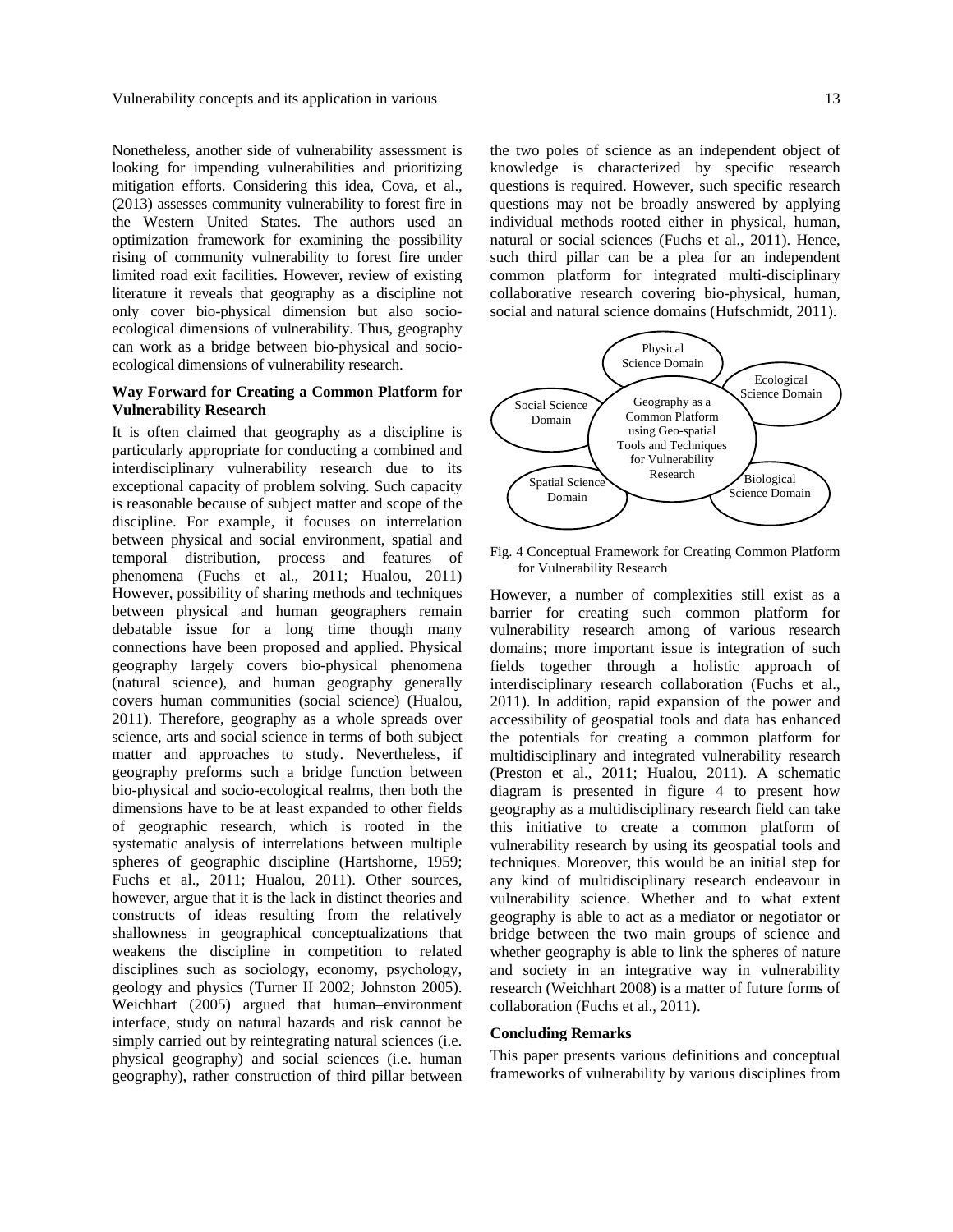various perspectives. Such as vulnerability to natural hazard means the characteristics of group or individual with regard to their ability to predict, cope, resist, and recover from the hazard impacts. In other words, it is the inability of an individual or a system to withstand against the perturbations of external stressors. Vulnerability can be a process or it can be a product. For example, if people live in low laying susceptible areas which are highly exposed to disaster are considered as vulnerable to disaster. Whereas, after disaster people can lose their assets and if they cannot regain pre-disaster status can also be considered as vulnerable. Similarly, people adopt different coping strategies to face the adversity. The households or individuals those adopt negative strategies such as selling of productive assets, further fall in impoverishment; and cannot regain in pre-disaster status and remain vulnerable to disaster. However, *unsafe condition* of an individual or bio-physical or socio-ecological system could be an alternative term of vulnerability. Moreover, such simplified understandings of vulnerability may not be equally applicable across the disciplines. Therefore, a holistic approach taking into account the identification of the unit and scale of analysis, targeted audience, objective of assessment and characteristic of vulnerability being dealt with specifically considering human-environment dimension could be helpful for decision making.

In this regard, geography can play a major disciplinary legacy to bridge between socio-ecological and biophysical dimensions of vulnerability, and can create a common platform for scholars from various disciplines to work together. If the basic concepts of place, region and scale are considered from geographical point of view could contribute positively to understand the 'totality of a system'. And more specifically, geography as a discipline can play a crucial role considering that it has in its own conventional scope both modern and contemporary, dealt within its disciplinary development with thoughts concerning very diverse knowledge's, ontologies and epistemologies. The unity of geography subsists in particular at the society-nature interface. Therefore, as a unique discipline, geography has the scope to contribute to broaden the discussion amongst the sciences in general about the creation of new paradigms and ontological and epistemological methods for operationalizing vulnerability science. Moreover, integration of different sciences and fields of knowledge together to create an independent integrated and common field will not be an easy effort. In this regard, environmental studies in general, and vulnerability study in particular, need wide-ranging

standpoint as they entail problems which exhibit in a particularly convincing way the impracticality of treating the social-ecological and bio-physical aspects of phenomena separately. In addition they illustrate the importance of scalar dynamics in the methods of production, distribution and management of risks, hazards and vulnerabilities. Therefore, from the preceding discussion it can be opined that vulnerability has divergent meaning based on the objectives and research traditions. Different disciplines have their own reasons for defining, measuring and developing conceptual models for vulnerability; hence there is no reason to presume that concepts, measures and methods will be universal across the disciplines. Lessons learned from one area may not be equally suitable for all. Hence, differences between various fields could be bridged by multidisciplinary research cooperation and geography as a multidisciplinary field of study has the scope to fill up the gaps in vulnerability research among the various research traditions.

#### **References**

- Adger, N. W. 1999. Social vulnerability to climate change and extremes in coastal Vietnam. *World Development*, *27(2)*:249- 269.
- Adger, W. N. 2000. Social and ecological resilience: are they related? *Progress in Human Geography. 24 (3)*:347–364.
- Adger, W. N. 2003. Social capital, collective action and adaptation to climate change. *Economic Geography. 79(4)*:387–404.
- Adger, W. N. 2006. Vulnerability. *Global Environmental Change. 16 (3)*:268–281.
- Adger, W. N. and Kelly, P. M. 1999. Social vulnerability to climate change and the architecture of entitlements. *Mitigation and adaptation strategies for global change*, *4(3-4)*:253-266.
- Adger, W. N. and Winkels, A. 2006. Vulnerability, poverty, and sustaining well-being. In: Atkinson, G., Dietz, S., Neumayer, E. (Eds.), *Handbook of Sustainable Development*. Elgar, Cheltenham.
- Adger, W. N., Benjaminsen, T. A., Brown, K., and Svarstad, H. 2001. Advancing a political ecology of global environmental discourses. *Development and change*, *32(4)*:681-715.
- Alexander, D. 1993. *Natural Disasters*, Chapman and Hall, New York, NY.
- Allen, K. 2003. Vulnerability reduction and the community-based approach. in Pelling (ed.), *Natural Disasters and Development in a Globalising World*, pp.170-184.
- Allison, E. H., and Ellis, F. 2001. The livelihoods approach and management of small-scale fisheries. *Marine policy*. *25(5)*:377- 388.
- Alwang, J., Siegel, P.B., and Jorgensen, S.L. 2001. Vulnerability: A View from Different Disciplines. *Discussion Paper Series No. 0115*. Social Protection Unit, World Bank, Washington DC.
- Anderson, M. B. 1992. Metropolitan areas and disaster vulnerability: a consideration for developing countries, in Kreimer, A. and Munasinghe, M. (Eds), *Environmental Management and Urban Vulnerability*, *The World Bank Papers*, *168*, Washington, DC, pp.77-92.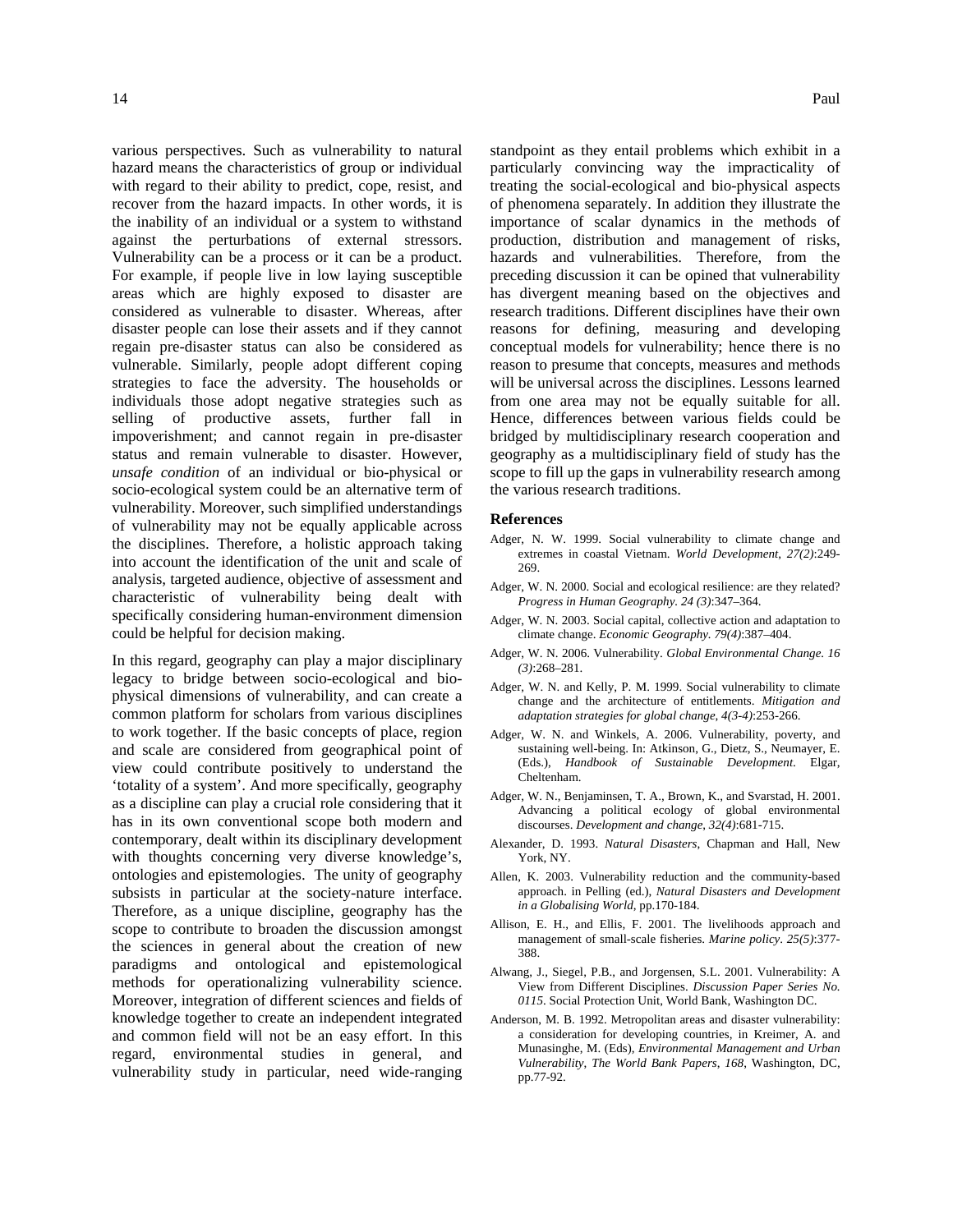- Anderson, M. B. and Woodrow, P. J. 1998. *Rising From the Ashes: Development Strategies in Times of Disaster*. Intermediate Technology Publications, London.
- Bankoff, G., Frerks, G., and Hilhorst, D. (Eds.). 2004. *Mapping vulnerability: disasters, development, and people*. Earthscan.
- Barnett, A. and Blaikie, P. 1994. AIDS as a long wave disaster. In: Varley, A. (Ed.), *Disasters, Development, and Environment*. Wiley, Chichester, pp.139–162.
- Barnett, J. and Adger, W. N. 2005. *Security and climate change: towards an improved understanding*. Presented at Hum. Secur. Clim. Change, Asker, Nor.
- Bebbington, A. 1999. Capitals and Capabilities: A Framework for Analyzing Peasant Viability, Rural Livelihoods and Poverty. *World Development, 27(12)*: 2021-2044.
- Berkes, F. and Folke, C. 1998. Rediscovery of traditional ecological knowledge as adaptive management. *Ecological applications*, *10(5)*:1251-1262.
- Blaikie, P., Cannon T., Davis I., and Wisner B. 1994. *At Risk: Natural Hazards, People's Vulnerability, and Disasters.* Routledge, London, UK.
- Bogard, W. C. 1988. Bringing social theory to hazards research: conditions and consequences of the mitigation of environmental hazards. *Sociological Perspectives*, 31:147-168.
- Bohle, H. G. 2001. Vulnerability and criticality: perspectives from social geography. *IHDP update*, *2(1)*:3-5.
- Bohle, H. G., Downing, T. E., and Watts, M. J. 1994. Climate change and social vulnerability: toward a sociology and geography of food insecurity. *Global Environmental Change*, *4(1)*:37-48.
- Brooks, N. 2003. Vulnerability, risk and adaptation: A conceptual framework. *Tyndall Centre for Climate Change Research Working Paper*, *38*:1-16.
- Burton, I., Huq, S., Lim, B., Pilifosova, O., and Schipper, E. L. 2002. From impacts assessment to adaptation priorities: the shaping of adaptation policy. *Climate policy*, *2(2)*:145-159.
- Burton, I., Kates, R. W. and White, G. F. 1993. *The Environment as Hazard*, Guildford Press, London.
- Burton, I., Kates, R.W., and White, G.F. 1978. *The Environment as Hazard*. Guilford, New York.
- Cannon, T. 1994. Vulnerability analysis and the explanation of "natural" disasters, in A Varley (ed.) *Disasters, Development and Environment*, John Wiley and Sons Chichester, New York, Brisbane, Toronto and Singapore, pp.13–29.
- Cardona, O. D. 1993. Natural Disasters, global change and sustainable development: a strategy for reducing effects. In *III Meeting of the Scientific Advisory Council for the International Geophere-Biosphere Programme, Forum on Earth System Research, ICSU*, Ensenada, Baja California, Mexico.
- Cardona, O. D. 1996. Manejo ambiental y prevención de desastres: dos temas asociados. *Ma. A. Fernández (comp.). Ciudades en riesgo. LA RED-USAI. Lima*.
- Cardona, O. D. 2003. The need for rethinking the concepts of vulnerability and risk from a holistic perspective: a necessary review and criticism for effective risk management. *Mapping vulnerability: Disasters, development and people*, pp.17.
- Chambers, R. 1989. Vulnerability, coping and policy. *IDS Bulletin, 20(2)*:1-7.
- Chambers, R. and Conway, R. 1992. Sustainable Rural Livelihood: Practical Concepts for 21th Century, Institute of Development Studies and Poverty Research Unit, University of Sussex, *IDS Discussion Paper 296*.
- Ciurean, R. L., Schröter, D., and Glade, T. 2013. Conceptual Frameworks of Vulnerability Assessments for Natural Disasters Reduction. In Tiefenbacher, J. (ed.) *Approaches to Disaster Management - Examining the Implications of Hazards, Emergencies and Disasters, Chapter 1.* pp. 1-32.
- Comfort, L., Wisner, B., Cutter, S., Pulwarty, R., Hewitt, K., Oliver-Smith, A. and Krimgold, F. 1999. Reframing disaster policy: the global evolution of vulnerable communities. *Environmental Hazards*, *1(1)*:39-44.
- Cova, T. J., Theobald, D. M., Norman III, J. B., and Siebeneck, L. K. 2013. Mapping wildfire evacuation vulnerability in the western US: the limits of infrastructure. *GeoJournal*, *78(2)*:273-285.
- Cutter, S. L. 1993. *Living with Risk*, Edward Arnold, London.
- Cutter, S. L. 1996. Vulnerability to environmental hazards. *Progress in Human Geography*, *20(4)*:529-539.
- Cutter, S. L. 2003. The vulnerability of science and the science of vulnerability. *Annals of the Association of American Geographers*, *93(1)*:1-12.
- Cutter, S. L. 2010. Social science perspectives on hazards and vulnerability science. In *Geophysical Hazards* (pp. 17-30). Springer Netherlands.
- Cutter, S. L., Boruff, B. J., and Shirley, W. L. 2003. Social vulnerability to environmental hazards. *Social science quarterly*, *84(2)*:242-261.
- Cutter, S. L., Mitchell, J. T., and Scott, M. S. 2000. Revealing the vulnerability of people and places: a case study of Georgetown County, South Carolina. *Annals of the Association of American Geographers*, *90(4)*:713-737.
- Dercon, S. (Ed.), 2004. *Insurance Against Poverty*. Oxford University Press, Oxford.
- Dercon, S. and Krishnan, P. 2000. Vulnerability, seasonality and poverty in Ethiopia. *Journal of Development Studies, 36 (6)*: 25–53.
- Dow, K. 1992. Exploring differences in our common future (s): the meaning of vulnerability to global environmental change. *Geoforum*, *23(3)*:417-436.
- Dow, K., and Downing, T. E. 1995. *Vulnerability research: where things stand*. National Emergency Training Centre.
- Downing, T. E. 1991. Vulnerability to hunger in Africa: A climate change perspective. *Global Environmental Change*, *1(5)*: 365-380.
- Downing, T. E., and Patwardhan, A. 2005. Assessing vulnerability for climate adaptation. *Adaptation policy frameworks for climate change: Developing strategies, policies and measures*, pp. 67-90.
- Downing, T. E., Moss, S., and Pahl-Wostl, C. 2001. Understanding climate policy using participatory agent-based social simulation. In *Multi-Agent-Based Simulation*. Springer Berlin Heidelberg. pp. 198-213.
- Eakin, H. 2003. The social vulnerability of irrigated vegetable farming households in central Puebla. *The Journal of Environment and Development*, *12(4)*:414-429.
- Eakin, H. 2005. Institutional change, climate risk, and rural vulnerability: cases from Central Mexico. *World Development*, *33(11)*:1923-1938.
- Eakin, H. C., and Wehbe, M. B. 2009. Linking local vulnerability to system sustainability in a resilience framework: two cases from Latin America. *Climatic Change*, *93(3-4)*:355-377.
- Eakin, H., and Luers, A. L. 2006. Assessing the vulnerability of social-environmental systems. *Annual Review of Environment and Resources*, *31(1)*: 365.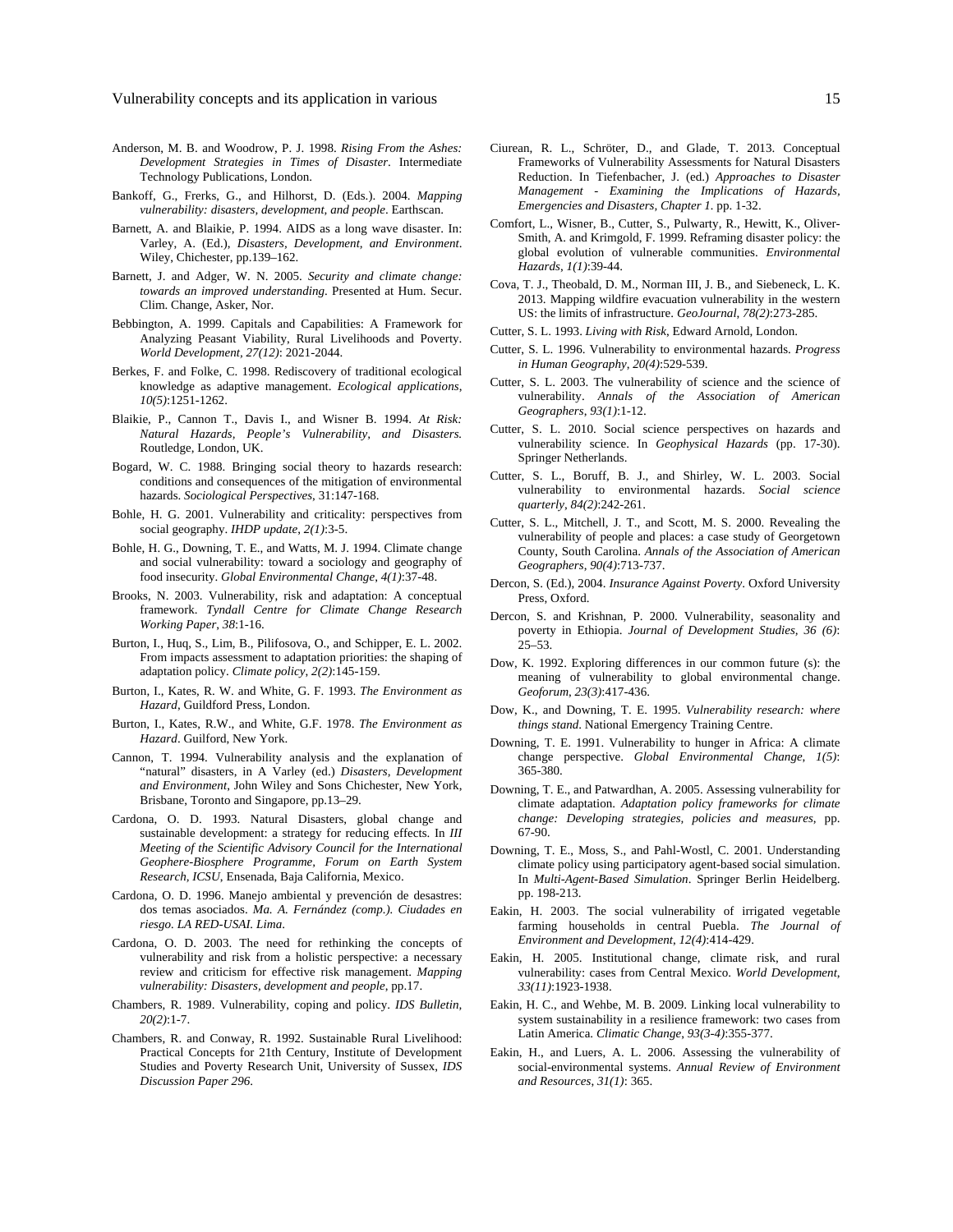- Ellis, F. 2000. *Rural Livelihood Diversity in Developing Countries*. Oxford University Press, Oxford.
- Emrich, C. T., and Cutter, S. L. 2011. Social vulnerability to climatesensitive hazards in the southern United States. *Weather, Climate, and Society*, *3*(3): 193-208.
- Eriksen, S. H., Brown, K., and Kelly, P. M. 2005. The dynamics of vulnerability: locating coping strategies in Kenya and Tanzania. *The Geographical Journal*, *171(4)*:287-305.
- Ford, J. 2002. Vulnerability: concepts and issues. *PhD Scholarly Field Paper,* University of Guelph, Guelph, Canada.
- Ford, J.D. and Smit, B. 2004. A framework for assessing the vulnerability of communities in the Canadian Arctic to risks associated with climate change. *Arctic, 57*:389–400.
- Fordham, M. 2003. Gender, disaster and development: the necessity integration. In: Pelling, M. (Ed.), *Natural Disasters and Development in a Globalizing World*. Routledge, London, pp. 57–74.
- Fuchs, S., Kuhlicke, C., and Meyer, V. 2011. Editorial for the special issue: vulnerability to natural hazards—the challenge of integration. *Natural Hazards*, *58*(2): 609-619.
- Füssel, H. M., and Klein, R. J. 2006. Climate change vulnerability assessments: an evolution of conceptual thinking. *Climatic Change*, *75(3)*:301-329.
- Füssel, H. M. 2007. Vulnerability: a generally applicable conceptual framework for climate change research. *Global Environmental Change*, *17*(2):155-167.
- Gabor, T., and Griffith, T. K. 1980. The assessment of community vulnerability to acute hazardous materials incidents. *Journal of Hazardous Materials*, *3(4)*:323-333.
- Gallopín, G. C. 2003. A systematic synthesis of the relations between vulnerability, hazard, exposure and impact, aimed at policy identification. *ECLAC–Economic Commission for Latin America and the Caribbean (Ed.): Handbook for estimating the socioeconomic and environmental effects of disasters, Mexiko City: ECLAC*.
- Gallopín, G. C. 2006. Linkages between vulnerability, resilience, and adaptive capacity. *Global Environmental Change*, *16(3)*: 293-303.
- Gilard, O. and Givone, P. 1997. Flood risk management: new concepts and methods for objective negotiations, in Leavesley, G.H., Lins, H.F., Nobilis, F., Parker, R.S., Schneider, V.R. and van de Ven, F.H.M. (Eds), *Destructive Water: Water-caused Natural Disasters, their Abatement and Control*, IAHS Press, Oxfordshire, pp. 145-55.
- Gow, G.A., 2005. *Policymaking for Critical Infrastructure*. Ashgate, Aldershot.
- Handmer, J. W., Dovers, S., and Downing, T. E. 1999. Societal vulnerability to climate change and variability. *Mitigation and adaptation strategies for global change*, *4(3-4)*:267-281.
- Hewitt, K. 1983. The idea of calamity in a technocratic age. In: Hewitt, K. (Ed.), *Interpretations of Calamity from the Viewpoint of Human Ecology*. Allen and Unwin, Boston, pp. 3–32.
- Hewitt, K. 1994. When the great planes came and made ashes of our city: towards an oral geography of the disasters of war. *Antipode, 26(1):*1–34.
- Hewitt, K. 1997. *Regions of Risk: A Geographical Introduction to Disasters*. Longman, Harlow.
- Hewitt, K. and Burton I. 1971. *The Hazardousness of a Place: A Regional Ecology of Damaging Events.* University of Toronto Press: Toronto.
- Hogan, D. J. 2002. Movilidad poblacional, sustentabilidad ambiental y vulnerabilidad social: una perspectiva lationo-americana. *LEFF, Enrique; EZCURRA, Exequiel; PISANTY, Irene and LANKAO, Patricia R. (comp.) La transición hacia el desarrollo sustentable. Perspectivas de América Latina y el Caribe. Mexico: INE-SEMARNAT*, 161-185.
- Hogan, D. J. and Marandola, Jr. E. 2005. *Vulnerability and risk: between Geography and Demography.* Paper presented to the seminar 'Making Sense of Vulnerability', International Geographical Union Commission on Population and Vulnerability and Department of Geography, University of Dundee, 10–11 March 2005.
- Hualou, L. 2011. Disaster Prevention and Management: A Geographical Perspectives, *Disaster Advances*, 4(1): 3-5.
- Hufschmidt, G. 2011. A comparative analysis of several vulnerability concepts. *Natural hazards*, *58*(2): 621-643.
- Ionescu, C., Klein, R.J.T., Hinkel, J., KaviKumar, K.S., and Klein, R., 2005. *Towards a formal framework of vulnerability to climate change*. Net Water Working Paper 2, Potsdam Institute for Climate Impact Research, Potsdam, Germany.
- IPCC (Intergovernmental Panel on Climate Change), 2001. *Technical summary: climate change 2001: impacts, adaptation, and vulnerability*. A Report of Working Group II of the Intergovernmental Panel on Climate Change. Retrieved from http://www.grida.no/climate/ipcc tar/wg2/pdf/wg2TARtechsum.pdf.
- Johnston, R., 2005. Geography—coming apart the seams? In: Castre´e N, Rogers A, Sherman D (eds) Questioning geography. Blackwell, Oxford, pp 9–25
- Jones, B. and Kandel, W. A. 1992. Population growth, urbanization, disaster risk, and vulnerability in metropolitan areas: a conceptual framework, in Kreimer, A. and Munasinghe, M. (Eds), *Environmental Management and Urban Vulnerability*, The World Bank, Washington, DC, pp.51-76.
- Kasperson, J. X., Kasperson, R. E., Turner, B. L., Hsieh, W., and Schiller, A. 2005. Vulnerability to global environmental change. *The social contours of risk*, *2:*245-285.
- Kasperson, J. X. and Kasperson, R. E. (eds.) 2001. *Global Environmental Risk*. London: Earthscan.
- Kasperson, J.X., Kasperson, R.E., Turner, B.L., Hsieh, W. and Schiller, A. 2003. Vulnerability to Global Environmental Change. In: A. Diekman, T. Dietz, C.C. Jaeger and E.A. Rosa (Editors), *The Human Dimensions of Global Environmental Change*. MIT Press, Cambridge, MA.
- Kasperson, R.E., Dow, K., Archer, E., Caceres, D., Downing, T.E., Elmqvist, T., Folke, C., Han, G., Iyengar, K., Vogel, C., Wilson, K., and Ziervogel, G. 2006. *Vulnerable Peoples and Places*, Chapter 6 of the Millennium Ecosystem Assessment: Conditions and Trends Island Press, Washington, D.C., pp 143-164.
- Kates, R. W. 1985. The interaction of climate and society. In: Kates, R.W., Ausubel, H., Berberian, M. (Eds.), *Climate Impact Assessment*. Wiley, Chichester, UK (Chapter 1).
- Kates, R.W., Clark, W.C., Corell, R., Hall, J.M., Jaeger, C.C., Lowe, I., McCarthy, J.J., Schellnhuber, H.J., Bolin, B., Dickson, N.M., Faucheux, S., Gallopin, G.C., Grubler, A., Huntley, B., Jager, J., Jodha, N.S., Kasperson, R.E., Mabogunje, A., Matson, P., Mooney, H., Moore III., B., O'Riordan, T., and Svedin, U. 2001. Environment and development: sustainability science. *Science, 292:*641–642.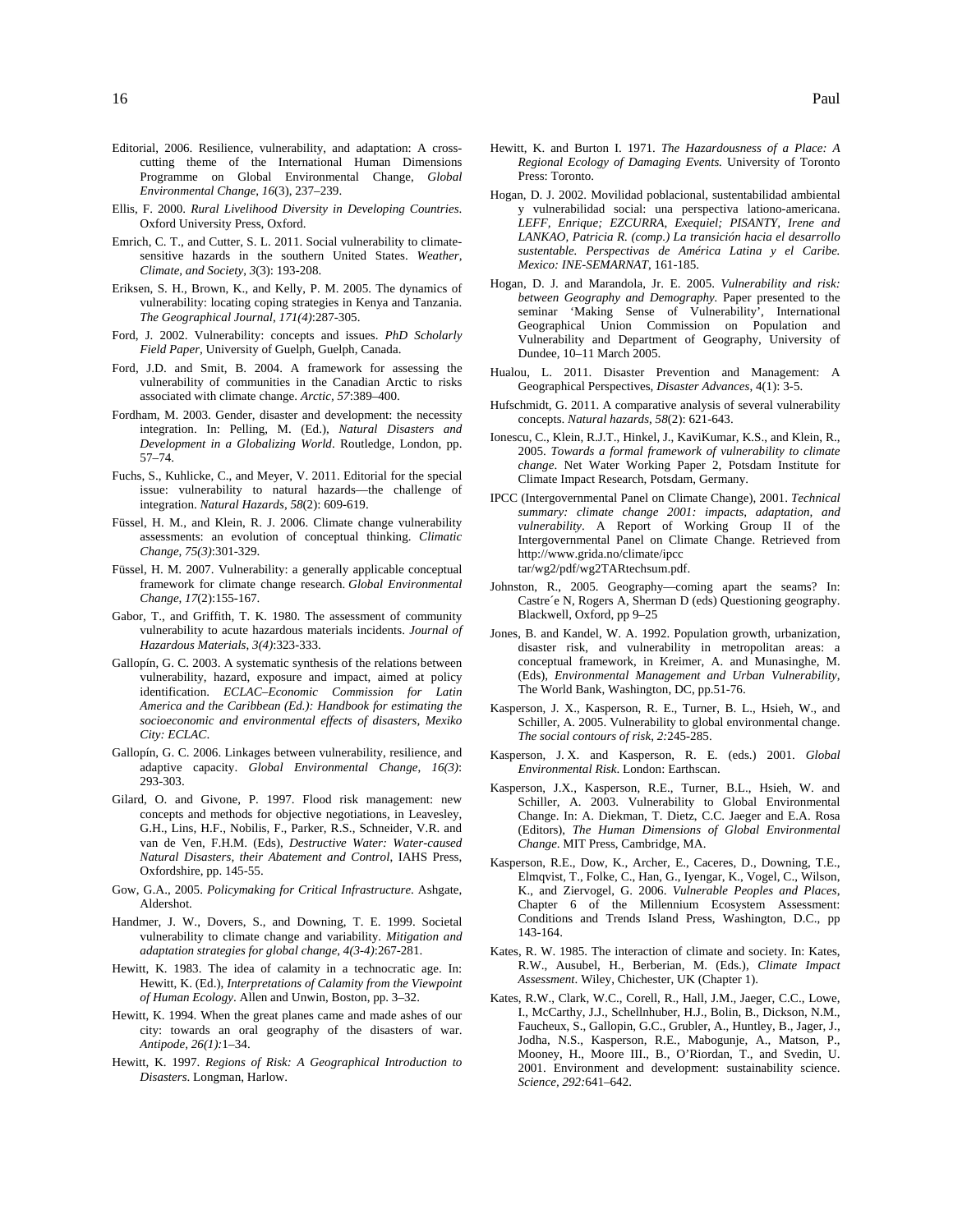- Kelly, P. M., and Adger, W. N. 2000. Theory and practice in assessing vulnerability to climate change andFacilitating adaptation. *Climatic change*, *47(4)*:325-352.
- Klein, R. J. T. and Nicholls, R. J. 1999. Assessment of coastal vulnerability to climate change. *Ambio, 28:*182–187.
- Kovats, R. S., Campbell‐Lendrum, D., and Matthies, F. 2005. Climate change and human health: estimating avoidable deaths and disease. *Risk Analysis*, *25(6)*:1409-1418.
- Kumpulainen, S. 2006. Vulnerability concepts in hazard and risk assessment. Natural and technological hazards and risks affecting the spatial development of European regions. *Geological Survey of Finland, Special Paper 42,* pp*.*65–74.
- Lavell, A. 1992. *Ciencias socials y desastres naturales en America Latin: Un encuentro inconcluso, Desastres Naturales*, Sociedad y Proteccon Civil, COMECSO, Mexico
- Lavell, A. 1996. *Degradacion ambiental, riesgo y desastre urbano: Problemas y conceptos, in M a Fernandes (ed) Ciudades en Riesgo*, La RED, USAID, Lima
- Leichenko, R. M., and O'Brien, K. L. 2002. The dynamics of rural vulnerability to global change: the case of southern Africa. *Mitigation and adaptation strategies for global change*, *7(1)*: 1-18.
- Ligon, E., and Schechter, L. 2003. Measuring Vulnerability. *The Economic Journal*, *113(486)*:C95-C102.
- Liverman, D. M. 1990. Drought impacts in Mexico: Climate, agriculture, technology, and land tenure in Sonora and Puebla. *Annals of the Association of American Geographers*, *80(1)*: 49-72.
- Liverman, D. M. 1994. Vulnerability to global environmental change. In *Environmental Risks and Hazards*, ed. Cutter, S. L. Englewood Cliffs, NJ: Prentice Hall, pp. 326–42.
- Liverman, D. M. 2001. Vulnerability to global environmental change. *Global Environmental Risk*. Tokyo/New York/Paris: UN Univ., pp. 201–16.
- Luers, A. L. 2005. The surface of vulnerability: an analytical framework for examining environmental change. *Global Environmental Change*, *15(3)*:214-223.
- Luers, A. L., Lobell, D. B., Sklar, L. S., Addams, C. L., and Matson, P. A. 2003. A method for quantifying vulnerability, applied to the agricultural system of the Yaqui Valley, Mexico. *Global Environmental Change*, *13(4)*:255-267.
- Mansilla, E (ed). 1996. *Desastres: Modelo para Armar*, La RED, Lima
- Maskrey, A. 1994. Comunidad y desastres en America Latin: Estrategias de intervencion. In A. Lavell (ed) *Viviendo en Riesgo: Comunidades Vulnerables y Prevencion de Desastres en America Latina*, La RED, Tercer Mundo Editores, Bogota
- Matisziw, T. C., and Grubesic, T. H. 2013. Geographic perspectives on vulnerability analysis. *GeoJournal*, 78(2): 205-207.
- Matthew, R. A., Gaulin, T., and McDonald, B. 2003. The elusive quest: Linking environmental change and conflict. *Canadian Journal of Political Science/Revue canadienne de science politique*, 36:857-878.
- McCarthy, J. J., Canziani, O. F., Leary, N. A., Dokken, D. J. and White, K. S. (Eds.) 2001. *Climate Change 2001: Impacts, Adaptation and Vulnerability*. Cambridge University Press, Cambridge.
- Metzger, M. J., Leemans, R., and Schröter, D. 2005. A multidisciplinary multi-scale framework for assessing vulnerabilities to global change. *International Journal of Applied Earth Observation and Geoinformation*, *7(4)*:253-267.
- Mileti, D. 1999. *Disasters by design: A reassessment of natural hazards in the United States*. National Academies Press.
- Mitchell, J. K. 1989. Hazards research, In Gaile, G.L. and Willmott, C.J. (Eds), *Geography in America*, Merill, Colombus, OH, pp. 410-24.
- Morduch, J. 1994. Poverty and vulnerability. *The American Economic Review*, *84(2)*:221-225.
- Moss, R. H., Brenkert, A. L., and Malone, E. L. 2001. *Vulnerability to climate change: a quantitative approach.* Technical Report PNNL-SA-33642, Pacific Northwest National Laboratories, Richland, WA.
- Mosser, S. C. 2010. Now More Than Ever: The Need for More Societally Relevant Research on Vulnerability and Adaptation to Climate Change. *Applied Geography,* 30(4):464–474.
- Murray, A. T. 2011. An overview of network vulnerability modeling approaches. *GeoJournal*, *78(2)*:209-221.
- Mustafa, D. 1998. Structural Causes of Vulnerability to Flood Hazard in Pakistan. *Economic Geography*, *74(3)*:289-305.
- Nicholls, R. J., Hoozemans, F. M., and Marchand, M. 1999. Increasing flood risk and wetland losses due to global sea-level rise: regional and global analyses. *Global Environmental Change*, *9:*S69-S87.
- O'Brien, K. 2006. Are we missing the point? Global environmental change as an issue of human security. *Global Environmental Change*, *16(1)*:1-3.
- O'Brien, K. and Leichenko, R. 2001. The dynamics of vulnerability to global change. *IHDP Update* 2: article 4. Retrieved from http://www. ihdp.uni-bonn.de/html/publications/update /update 0102/ IHDPUpdate01 02 Obrien.html
- O'Brien, K.L., Leichenko, R., Kelkarc, U., Venemad, H., Aandahl, G., Tompkins, H., Javed, A., Bhadwal, S., Barg, S., Nygaard, L. and West, J. 2004. Mapping vulnerability to multiple stressors: climate change and globalization in India. *Global Environmental Change, 14(4)*:303-313.
- O'Brien, K. L., and Leichenko, R. M. 2000. Double exposure: assessing the impacts of climate change within the context of economic globalization. *Global environmental change*, *10(3)*:221-232.
- O'Brien, K., Sygna, L., and Haugen, J. E. 2004. Vulnerable or resilient? A multi-scale assessment of climate impacts and vulnerability in Norway. *Climatic change*, *64(1-2)*:193-225.
- O'Keefe, P., Westgate, K., and Wisner, B. 1976. Taking the naturalness out of natural disasters. *Nature*, *260:*566-567.
- Parry, M. and Carter, T. 1994. *Climate Impact and Adaptation Assessment: A Guide to the IPCC Approach*. Earthscan Publication Ltd, London.
- Patz, J. A., Campbell-Lendrum, D., Holloway, T., and Foley, J. A. 2005. Impact of regional climate change on human health. *Nature*, *438*(7066):310-317.
- Pelling, M. 2003. *The Vulnerability of Cities*, Earthscan Publication Ltd., London, UK. Pp. 46-67.
- Peterson, G. D. 2002. Estimating resilience across landscapes. *Conservation Ecology 6(1)*: 17. [online] URL:http:// www.consecol.org/ vol6/iss1/art17/
- Pijawaka, K. D., and Radwan, A. E. 1985. Transportation of hazardous materials. Risk assessment and hazard management. *DANG. PROP. INT. MATER. REP. 5(5)*:2-11.
- Poumadere, M., Mays, C., Le Mer, S., and Blong, R. 2005. The 2003 heat wave in France: dangerous climate change here and now. *Risk Analysis*, *25(6)*:1483-1494.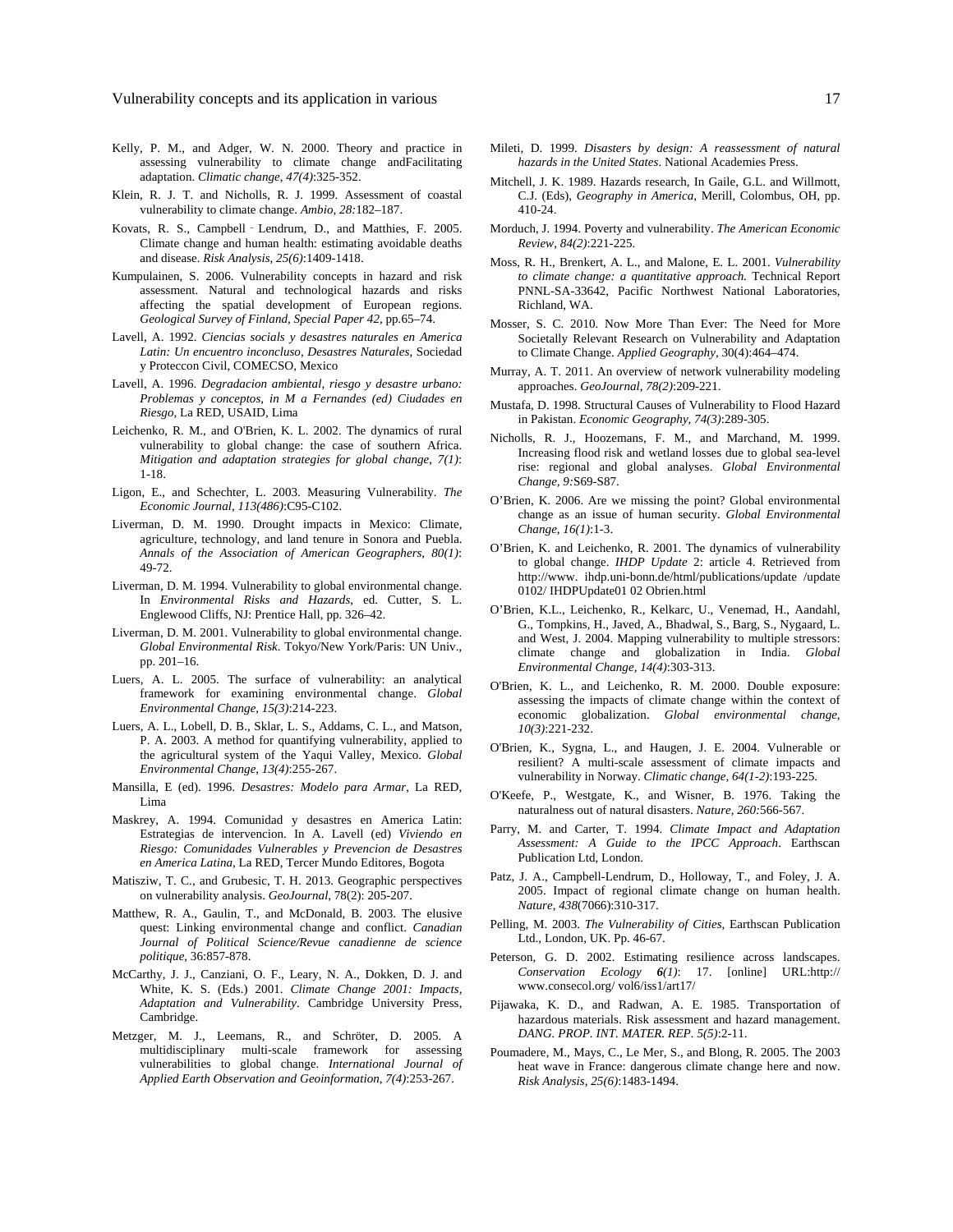- Preston, B. L., Yuen, E. J., and Westaway, R. M. 2011. Putting vulnerability to climate change on the map: a review of approaches, benefits, and risks. *Sustainability Science*, *6*(2): 177-202.
- Prowse, M. 2003. *Towards a Clearer Understanding of 'Vulnerability' in Relation to Chronic Poverty*. CPRC Working Paper No. 24, Chronic Poverty Research Centre, Institute for Development Policy and Management, University of Manchester.
- Ratick, S. J., and Osleeb, J. P. 2011. Measuring the vulnerability of populations susceptible to lead contamination in the Dominican Republic: evaluating composite index construction methods. *GeoJournal*, *78(2)*:259-272.
- Reid, P. and Vogel, C. 2006. Living and Responding to Multiple Stressors in Southern Africa—Glimpses from KwaZulu-Natal. *Global Environmental Change, 16(2)*:195–206.
- Ribot, J. C., Najam, A., and Watson, G. 1996. *Climate variation, vulnerability and sustainable development in the semi-arid tropics*. Cambridge University Press, Cambridge, United Kingdom and New York, NY, USA. pp. 13-54.
- Scoones, I. 1998. Sustainable rural livelihoods: a framework for analysis. *IDS Work. Pap. 72*, Inst. Dev. Stud., Sussex, UK.
- Sen, A. 1990. Food, economics and entitlements. *The political economy of hunger*, *1:*34-50.
- Sen, A. 1993. Capability and well-being. *The quality of life*, *1(9)*: 30-54.
- Sen, A. K. 1981. *Poverty and Famines: An Essay on Entitlement and Deprivation*. Clarendon, Oxford.
- Sen, A. K. 1984 *Resources, Values and Development*. Blackwell, Oxford.
- Sen, A. K. 1999. *Development As Freedom*. Oxford University Press.
- Smit, B. and Pilifosova, O. 2001. Adaptation to climate change in the context of sustainable development and equity. In: McCarthy, J.J., Canziani, O., Leary, N.A., Dokken, D.J., White, K.S. (Eds.), *Climate Change 2001: Impacts, Adaptation and Vulnerability*. IPCC Working Group II. Cambridge University Press, Cambridge, pp.877–912.
- Smit, B., and Wandel, J. 2006. Adaptation, adaptive capacity and vulnerability. *Global environmental change*, *16(3)*:282-292.
- Smit, B., Burton, I., Klein, R. J., and Street, R. 1999. The science of adaptation: a framework for assessment. *Mitigation and adaptation strategies for global change*, *4(3-4)*:199-213.
- Smith, J. B., Schellnhuber, H. J. and Mirza, M. M. Q. 2001. Vulnerability to climate change and reasons for concern: a synthesis. In: McCarthy, J.J., Canziani, O., Leary, N.A., Dokken, D.J., White, K.S. (Eds.), *Climate Change 2001: Impacts, Adaptation and Vulnerability*. IPCC Working Group II. Cambridge University Press, Cambridge, pp.914–967.
- Smith, K. 1992. *Environmental Hazards: Assessing Risk and Reducing Disaster*, Routledge, London.
- Smith, K. 1996. *Environmental Hazards: Assessing Risk and Reducing Disaster*, (Second ed.) Routledge, London. Soc. Prot. Discuss. Pap. Ser.115, Soc. Prot. Unit, World Bank, Washington, DC. pp. 42.
- Stabinski, L., Pelley, K., Jacob, S. T., Long, J. M., and Leaning, J. 2003. Reframing HIV and AIDS. *BMJ: British Medical Journal*, *327*(7423):1101-1103.
- Steenbruggen, J., Borzacchiello, M. T., Nijkamp, P., and Scholten, H. 2011. Mobile phone data from GSM networks for traffic parameter and urban spatial pattern assessment: a review of applications and opportunities. *GeoJournal*, *78(2)*:223-243.
- Stott, P. A., Stone, D. A., and Allen, M. R. 2004. Human contribution to the European heat wave of 2003. *Nature*, *432*(7017):610-614.
- Susman, P., O'Keefe, P. and Wisner, B. 1984. Global disasters: A radical interpretation', in K Hewitt (ed) Interpretations of Calamity from the Viewpoint of Human Ecology, Allen and Unwin, Boston, pp.264–83.
- Swift, J. 1989. Why are rural people vulnerable to famine? *IDS Bulletin, 20*(2):8–15.
- Timmerman, P. 1981. Vulnerability resilience and collapse of society. *A Review of Models and Possible Climatic Applications. Toronto, Canada: Institute for Environmental Studies, University of Toronto*.
- Turner, B. L., Kasperson, R. E., Matson, P. A., McCarthy, J. J., Corell, R. W., Christensen, L., Eckley, N., Kasperson, J. X., Luers, A., Martello, M. L., Polsky, C., Pulsipher, A. and Schiller, A. 2003a. A framework for vulnerability analysis in sustainability science. *Proceedings of the National Academy of Sciences, 100(14)*: 8074–8079.
- Turner, B. L., Matson, P. A., McCarthy, J. J., Corell, R. W., Christensen, L., Eckley, N., Hovelsrud-Broda, G. K., Kasperson, J. X., Kasperson, R. E., Luers, A., Martello, M. L., Mathiesen, S., Naylor, R., Polsky, C., Pulsipher, A., Schiller, A., Selin, H. and Tyler, N. 2003b. Illustrating the coupled human-environment system for vulnerability analysis: three case studies. *Proceedings of the National Academy of Sciences*, *100(14)*:8080-8085.
- UNDRO, 1982. *Natural Disasters and Vulnerability Analysis*, Office of the United Nations Disaster Relief Co-ordinator, Geneva.
- UNEP, 2002. *Global Environment Outlook 3 –Past, Present and Future Perspectives*. Earthscan Publications Ltd. London, United Kingdom.
- USP, 2013. Vulnerability Mapping, University of the South Pacific, retrieved from http://www.usp.ac.fj/index.php?id=10045 viewed on 23-08-2013.
- Vásquez-León, M., West, C. T., and Finan, T. J. 2003. A comparative assessment of climate vulnerability: agriculture and ranching on both sides of the US–Mexico border. *Global Environmental Change*, *13*(3):159-173.
- Vogel, C., and O'Brien, K. 2004. Vulnerability and global environmental change: rhetoric and reality. *Aviso*, *13:*1-8.
- Watts, M. 1983. On the poverty of theory: natural hazards research in context. In: Hewitt, K. (Ed.), *Interpretations of Calamity for the Viewpoint of Human Ecology*. Allen and Unwin, Boston, pp. 231–262.
- Watts, M. J., and Bohle, H. G. 1993. Hunger, famine and the space of vulnerability. *GeoJournal*, *30*(2): 117-125.
- Watts, M. J., and Bohle, H. G. 1993. The space of vulnerability: the causal structure of hunger and famine. *Progress in human geography*, *17*(1): 43-67.
- Weichhart, P. 2008. Der Mythos vom "Bru¨ckenfach''. Geographische Revue, 10:59–69
- Weichhart, P., 2005. Auf der Suche nach der "dritten Sa¨ule''. Gibt es Wege von der Rhetorik zur Pragmatik? In: Mu¨ller-Mahn D, Wardenga U (eds) Mo¨glichkeiten und Grenzen integrativer Forschungsansa¨tze in Physischer Geographie und umangeographie. Institut fu¨r La¨nderkunde, Leipzig, pp. 109–136
- Weichselgartner, J. 2001. Disaster mitigation: the concept of vulnerability revisited. *Disaster Prevention and Management*, *10(2)*:85 – 95.